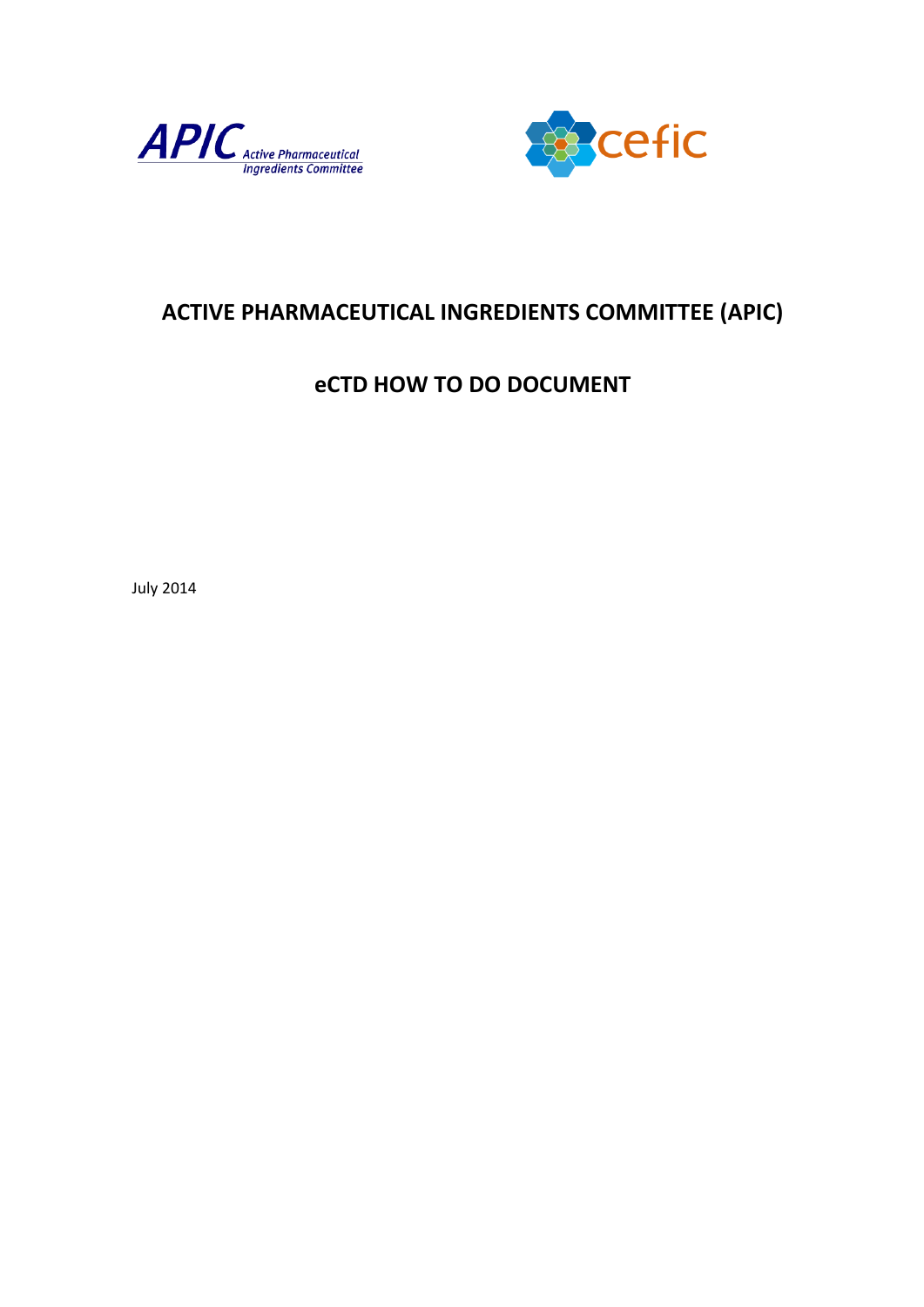# **Table of Content**

| 1.    | CHAPTER 1: REGULATORY FRAMEWORK & NATIONAL REQUIREMENTS5      |
|-------|---------------------------------------------------------------|
| 1.1   |                                                               |
| 1.2   |                                                               |
| 1.2.1 |                                                               |
| 1.2.2 |                                                               |
| 1.2.3 |                                                               |
| 1.3   |                                                               |
| 1.4   |                                                               |
| 1.5   |                                                               |
| 2.    | CHAPTER 2: OPTIONS & CONSIDERATIONS FOR API MANUFACTURERS TO  |
| 2.1   |                                                               |
| 2.2   |                                                               |
| 2.3   |                                                               |
| 2.4   |                                                               |
| 2.5   |                                                               |
| 2.5.1 |                                                               |
| 2.5.2 |                                                               |
| 2.5.3 |                                                               |
| 2.6   |                                                               |
| 2.6.1 |                                                               |
| 2.6.2 |                                                               |
| 2.6.3 |                                                               |
| 2.6.4 |                                                               |
| 2.6.5 |                                                               |
| 2.6.6 |                                                               |
| 3.    | CHAPTER 3: PREPARATION OF E-CTD READY DOCUMENT AND DOSSIERS21 |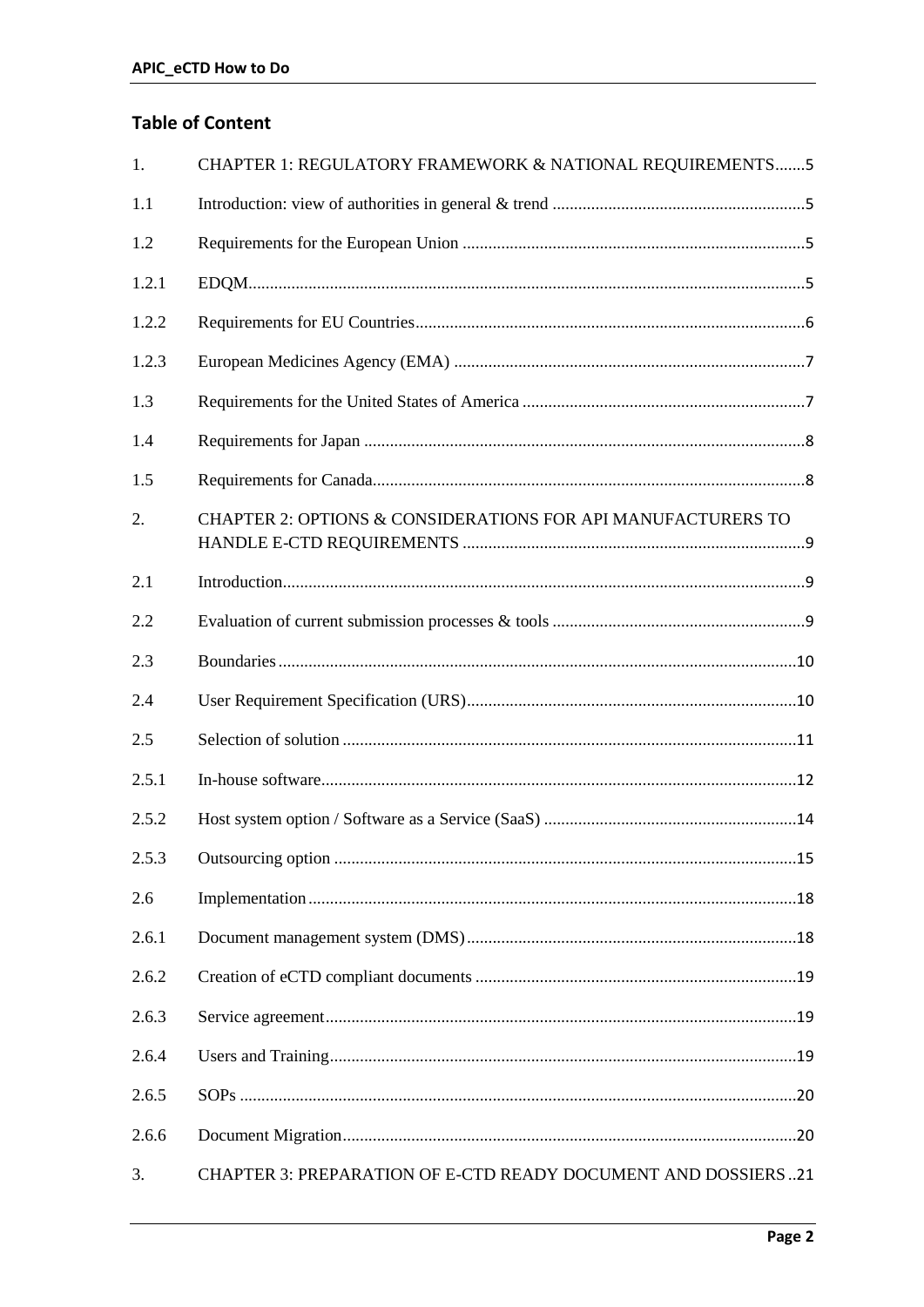| 3.1   |                                                                     |
|-------|---------------------------------------------------------------------|
| 3.2   |                                                                     |
| 3.2.1 |                                                                     |
| 3.2.2 |                                                                     |
| 3.2.3 |                                                                     |
| 3.2.4 | Regional Requirements: Module 1 requirements for eCTD submissions28 |
| 3.3   |                                                                     |
| 3.3.1 |                                                                     |
| 3.3.2 |                                                                     |

# **Table of Tables**

| Table 2: Running an eCTD software in-house: advantages and disadvantages 12 |  |
|-----------------------------------------------------------------------------|--|
|                                                                             |  |
|                                                                             |  |
|                                                                             |  |
|                                                                             |  |
|                                                                             |  |
|                                                                             |  |
|                                                                             |  |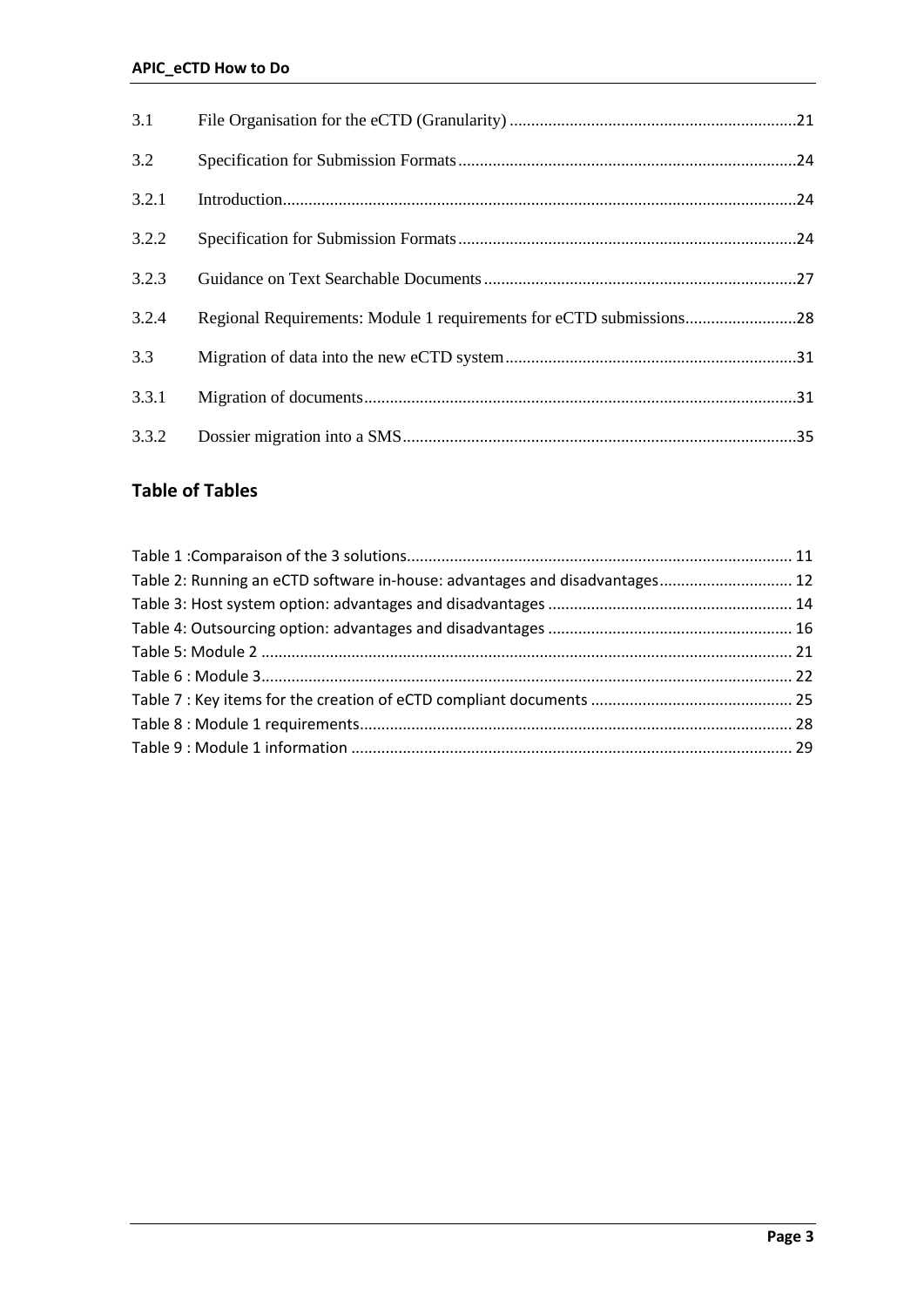### **INTRODUCTION**

eCTD is a topic of increasing interest in the pharmaceutical environment. In the past, the main focus for regulatory authorities was eCTD submissions sent via MAAs. As a result, introduction of eCTD by API manufacturers was slow with limited eCTD guidance for API dossiers.

In recent times, however, the number of eCTD submissions for API manufacturers has increased (the FDA have reported an increase of eCTD submissions year on year) and guidance documents have been published that make it possible to create and maintain API dossiers using eCTD. API manufacturers are also beginning to understand the benefits from the adoption of eCTD.

This document will focus on eCTD only as it is considered the upcoming standard for electronic submissions. There are other options for electronic submissions such as NeeS (Non eCTD electronic Submission) in Europe or a single pdf-file. However, these submission types are not ICH-standard so their uses are limited when dealing with customers in different regions.

It must be noted, however, that when it comes to eCTD submission, there continues to be differences among different countries and even ICH regions. For example, the FDA began accepting eCTD submissions in 2003; Japan began accepting in 2004, yet the EU Heads of Medicines Agencies committed themselves, in 2005, to be ready for eCTD submissions by 2010. The approach of the different health authorities also continues to be different. For example, Japan has accepted eCTD since 2004 but eCTD submissions of API dossiers are not possible; in Europe, some agencies continue to require paper submissions for specific sections.

Outside the ICH region, countries are continuing to adopt the eCTD initiative and there is potential for eCTD to become the standard for non-ICH countries.

Chapter 1 of this guideline document discusses region and country-specific requirements for eCTD submissions, in particular the requirements for Module 1 of the dossier. These requirements are subject to change so this chapter should be considered as 'living' and will evolve over time to include additional countries when further eCTD guidance is published.

Chapter 2 gives an overview of the 3 main ways in which a company can adopt eCTD. The advantages and disadvantages of introducing eCTD in-house or via a host server or to fully outsource eCTD are discussed.

Chapter 3 goes further and describes the requirements necessary for an 'eCTD ready' API dossier.

Please note that this guideline document focuses entirely on the first submission of an API dossier. Lifecycle activities are not considered. However the reader should understand that submission management of products throughout their lifecycle is a key aspect and needs to be considered from the very beginning.

The authors hope this document will give the reader a basic understanding of eCTD, an understanding of the eCTD requirements expected by different Health Authorities and allows the reader to make an informed decision on how to implement eCTD.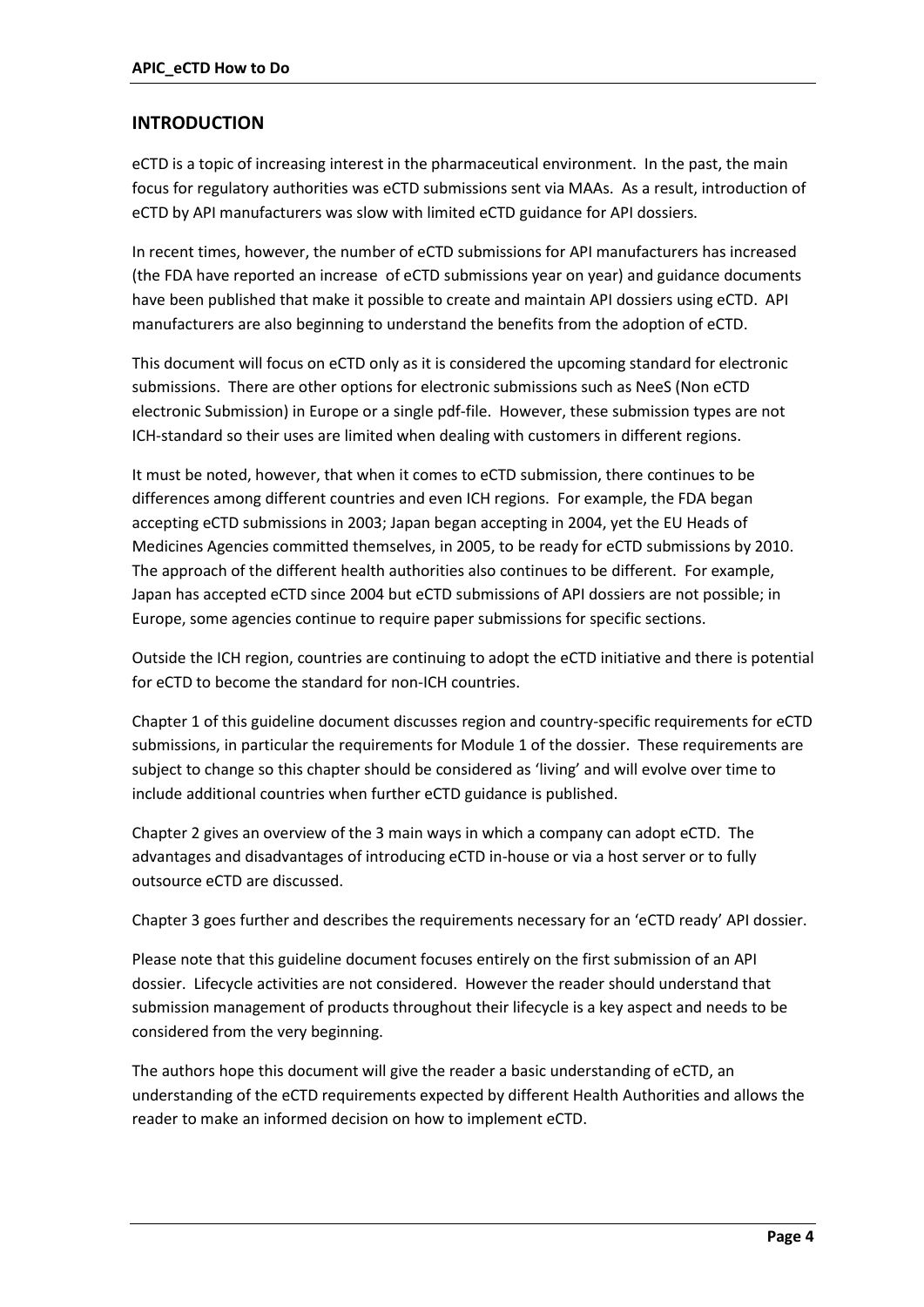# <span id="page-4-0"></span>**1 CHAPTER 1: REGULATORY FRAMEWORK & NATIONAL REQUIREMENTS**

## <span id="page-4-1"></span>**1.1 Introduction: View of Authorities in General**

The following chapter summarises the current format requirements for eCTD submission of DMF/ASMFs in the ICH countries (Europe: EDQM, EMA, national authorities, USA, Japan) and Canada.

The spectrum of requirements among the above mentioned countries is highly variable. In Japan and Canada DMF submissions in eCTD format are still not possible. In Europe and the USA, eCTD is considered the preferred submission format. Furthermore, the EDQM offers alternative ways to submit DMFs in electronic format (NeeS, or single pdf for the whole submission), while this is not foreseen for FDA and EMA.

Overall, a clear trend towards paper-free submissions, with preference for eCTD electronic format, is observed.

### <span id="page-4-2"></span>**1.2 Requirements for the European Union**

### <span id="page-4-3"></span>**1.2.1 EDQM**

### **General**

A choice has to be made between an electronic or paper submission, excluding any combination of both. It must be noted that paper submissions are scanned before validation of the application which may lead to a delayed clock start.

Electronic submissions are strongly recommended.

#### **Electronic submissions**

Three formats are accepted:

- eCTD format (preferred format),
- NeeS format,
- single bookmarked PDF file.

Submission in eCTD format is recommended. The eCTD structure should be in accordance with the current ICH M2 EWG eCTD specification (see chapter 3).

Specific requirements for submissions to the EDQM include:

- the use of the EDQM template for QOS which has to be a pdf document,
- for eCTDs, the content of the envelope for a CEP application should be according to 'Guidance for Submission of Electronic Documentation for Applications for Certificates of Suitability (CEPs): Revised Procedures (PA/PH/CEP (09) 108)' [Reference 1].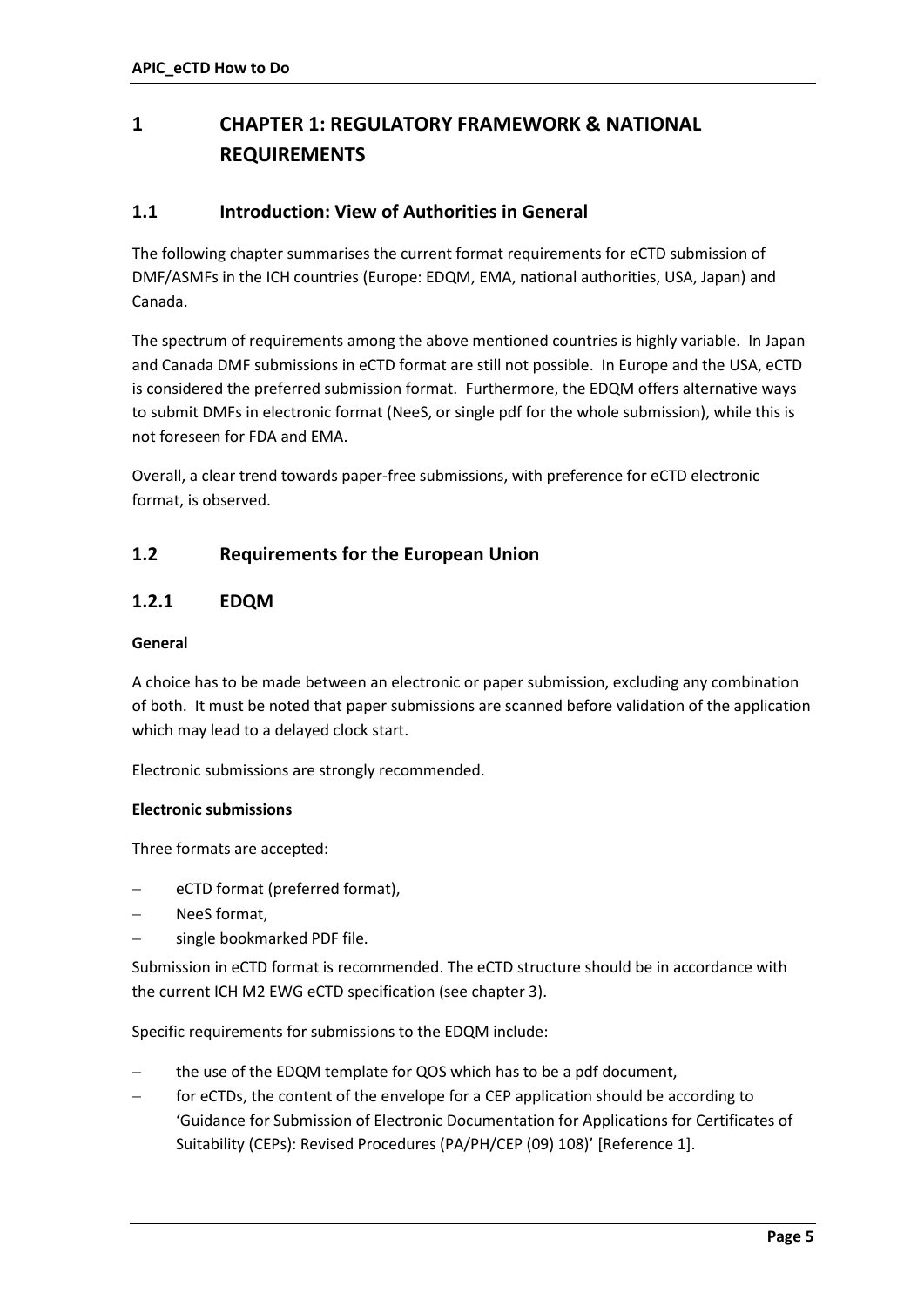#### **Requirements for electronic files**

Electronic files should be in accordance with the Guidance for Industry on Providing Regulatory Information in Electronic Format [\(see chapter 3](#page-20-0) for further details).

#### **Switch from a paper to an electronic submission**

It is possible to switch to an e-submission at any time of the life-cycle of a CEP application (submission of a full module 3 is required). All subsequent data must then also be submitted in an electronic format.

### **EDQM guidance documents**

There are two guidance documents:

- Guidance for Submission of Electronic Documentation [Reference 1] and
- Explanatory note [Reference 2]

# <span id="page-5-0"></span>**1.2.2 Requirements for EU Countries**

### **General**

Some general information on electronic ASMF submission is available on websites. [Reference 3] and [Reference 4]

ASMFs submitted in eCTD need to be split into an applicant's part and a restricted part (see Guideline on Active Substance master File Procedure CHMP/QWP/227/02). The applicant's part is expected to be located before the restricted part.

More information is available on the EMA website on electronic submissions, which also provides links to the National Agency e-Submission Guidance [Reference 3]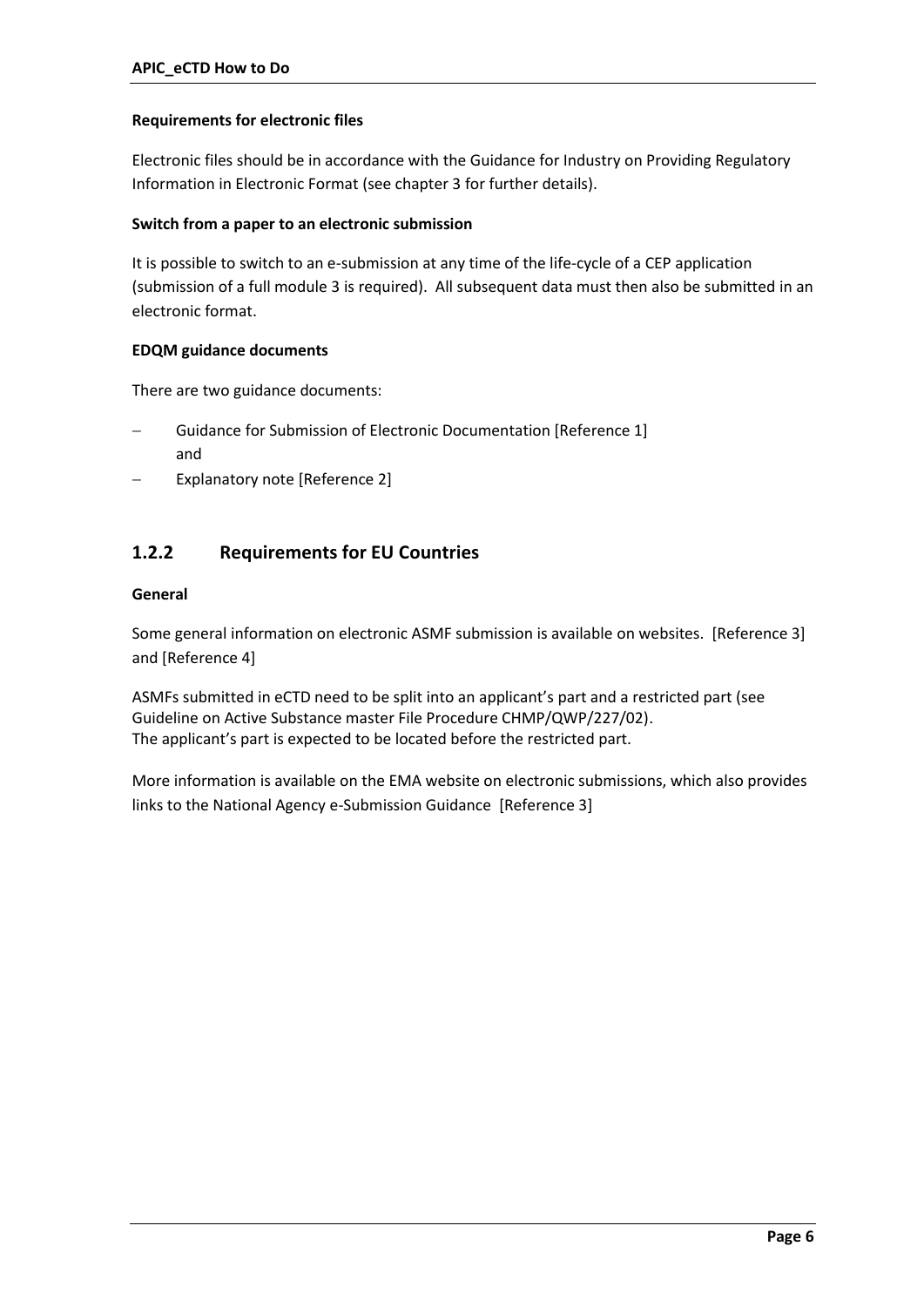# <span id="page-6-0"></span>**1.2.3 European Medicines Agency (EMA)**

From 1 January 2010, eCTD is the only acceptable electronic format for all applications and all submission types in the context of the centralized procedure (e.g. new applications, variations, renewals). Any other electronic format, including NeeS, will be automatically rejected and the submission receipt will not be acknowledged. Additionally, if the eCTD submission results in an invalid Technical Validation the submission will not be accepted.

<span id="page-6-1"></span>From 1 March 2014, all centralized eCTD filings must be made via the eSubmission Gateway or web client, no longer using CDs or DVDs.

# **1.3 Requirements for the United States of America**

Information on the electronic submission of DMF can be found on the FDA website [Reference 5].

There is no requirement to submit DMFs in electronic format as paper will continue to be accepted. However, companies are encouraged to submit their DMFs in electronic form during the updating of their paper DMFs. Note that all applications to CDER, including DMFs, that are submitted in electronic format, MUST be in eCTD format, unless a waiver is granted.

NOTE: Before an eCTD submission is undertaken, the FDA requires a sample submission to be made in order to assess the technical aspects such as compatibility with the FDA system. More details can be found on the FDA website [Reference 6].

Companies may convert an existing DMF in paper format to eCTD format. In such cases DMF holders are advised to resubmit the entire DMF in CTD format as an amendment. If there are any changes in the technical content of the DMF as a result of the reformatting (e.g. addition of new information) the cover letter for the new electronic submission should specify what areas of technical information have been changed. Once the DMF holder has made an electronic submission every subsequent submission must be in electronic format.

Electronic signatures are accepted.

All electronic submissions must have a pre-assigned number. Pre-assignment of DMF Numbers will be granted only for electronic DMFs. If a paper DMF is being converted to electronic format, it is not necessary to request a pre-assigned number.

The request of pre-assigned Application number is described on FDA web page [Reference 7].

Note that eCTDs are seen as electronic records by FDA. This means that it needs to be compliant with 21 CFR part 11. The dossier is seen like all GMP-relevant electronic documentation, and all aspects of 21 CFR part 11 (e.g. electronic signatures, audit trails...) are applicable.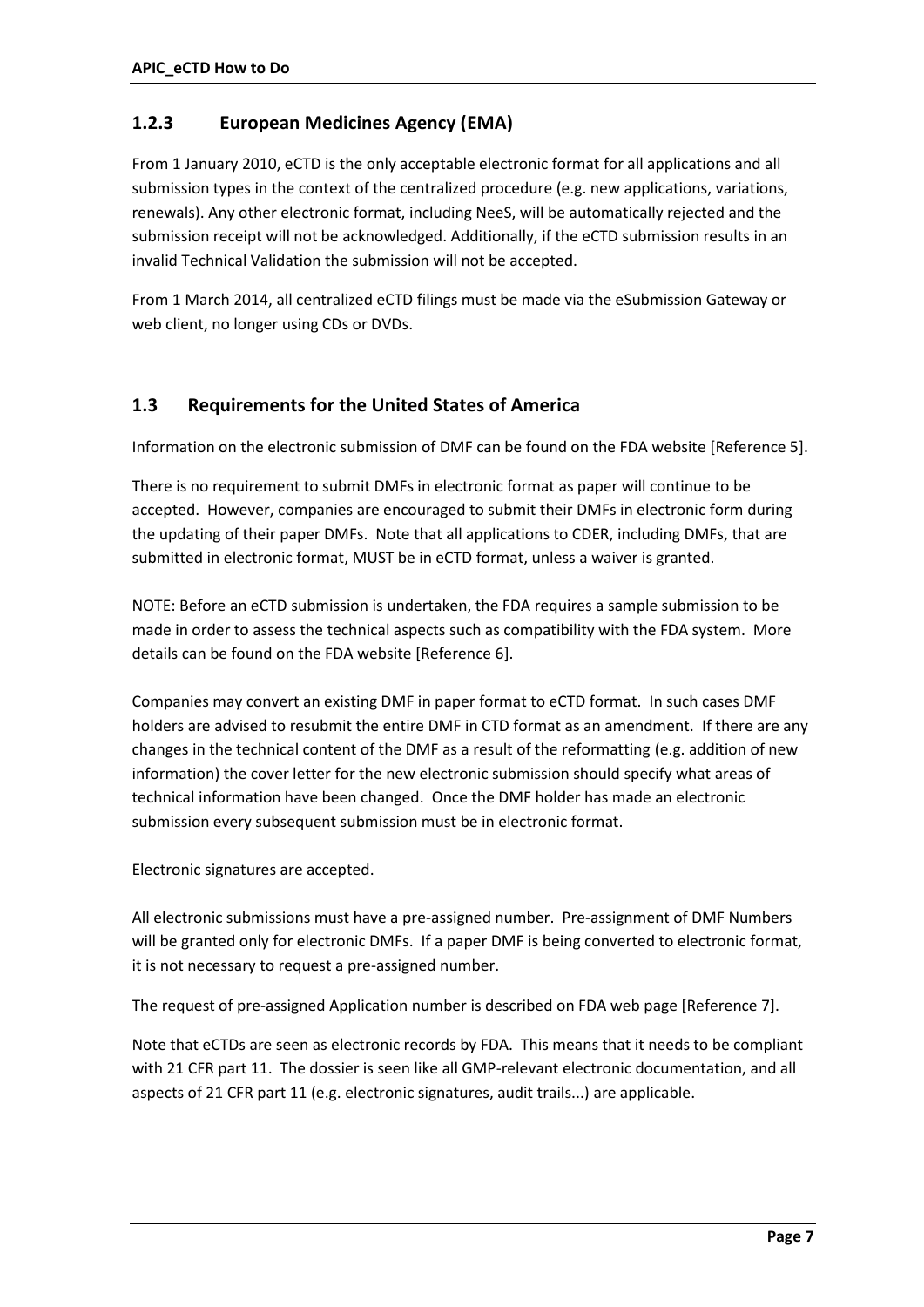Related guidelines:

- [Electronic Common Technical Document \(eCTD\)](http://www.fda.gov/Drugs/DevelopmentApprovalProcess/FormsSubmissionRequirements/ElectronicSubmissions/UCM085361) [Reference 8]
- [Guidance for Industry: Providing Regulatory Submissions in Electronic Format](http://www.fda.gov/downloads/Drugs/GuidanceComplianceRegulatoryInformation/Guidances/UCM149705.pdf)  Human [Pharmaceutical Product Applications and Related Submissions Using the eCTD](http://www.fda.gov/downloads/Drugs/GuidanceComplianceRegulatoryInformation/Guidances/UCM149705.pdf)  [Specifications](http://www.fda.gov/downloads/Drugs/GuidanceComplianceRegulatoryInformation/Guidances/UCM149705.pdf) – [Reference 9]

Helpdesk: [esub@fda.hhs.gov](mailto:esub@fda.hhs.gov)

### <span id="page-7-0"></span>**1.4 Requirements for Japan**

At present, MHLW and KIKO do not accept eCTD submissions for DMFs.

For further information on specific submission requirements, it is advised to discuss with a Japanese agent.

## <span id="page-7-1"></span>**1.5 Requirements for Canada**

eCTD submissions are not possible for DMFs in Canada. Paper as well as single pdf submissions are accepted.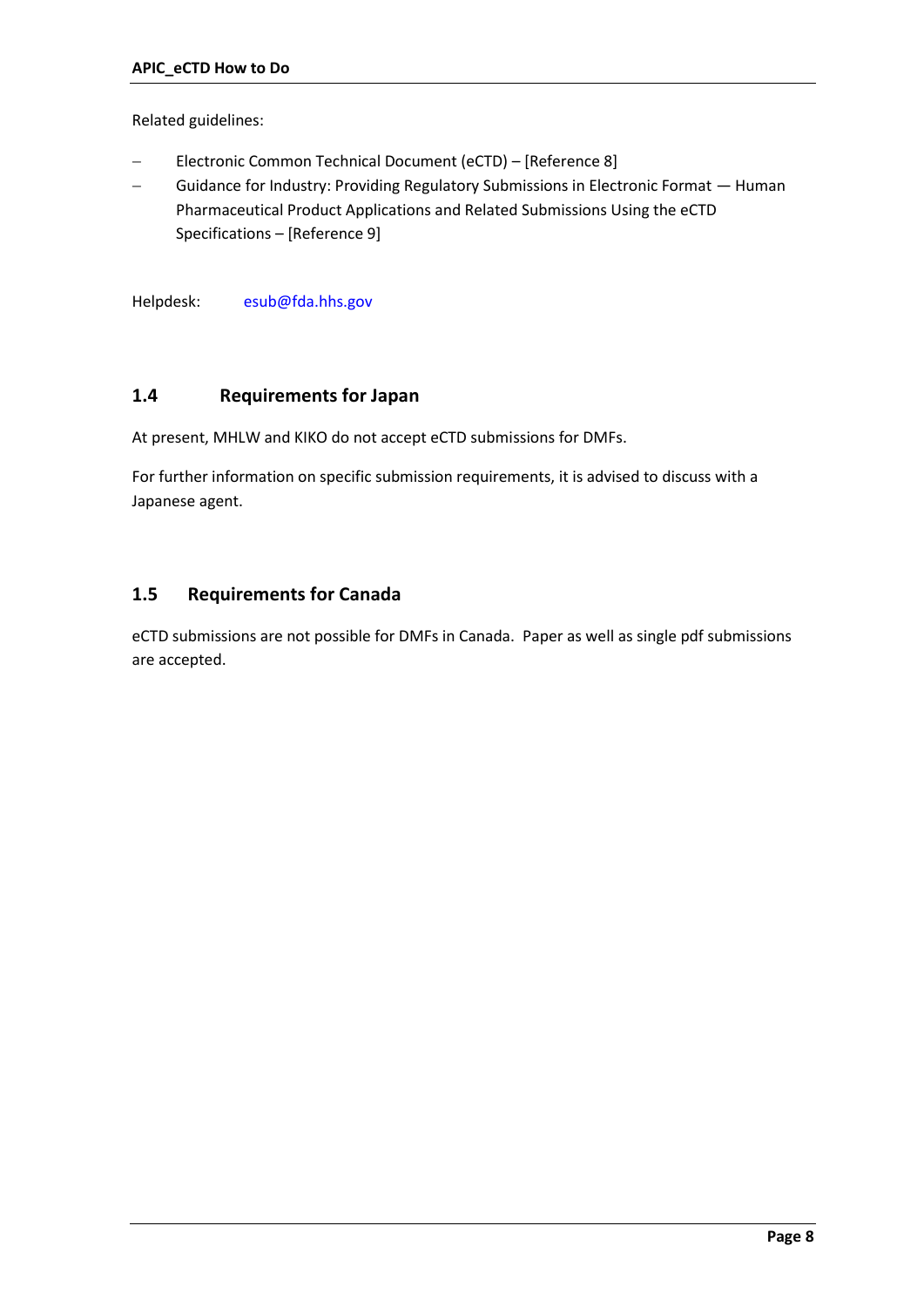# <span id="page-8-0"></span>**2 CHAPTER 2: OPTIONS & CONSIDERATIONS FOR API MANUFACTURERS TO HANDLE e-CTD REQUIREMENTS**

# <span id="page-8-1"></span>**2.1 Introduction**

This chapter is intended to provide a decision pathway for API manufacturers in their first steps towards implementation of eCTD publishing and submission.

At the beginning of the decision process it is very important to make an evaluation of the current submission processes ("where are we") in comparison with the eCTD requirements ("where do we need to be"). (see Section 2.2).

The conclusions drawn from this analysis, together with a careful evaluation of the boundary conditions within the company (see Section 2.3) are the basis for the definition of the User Requirements Specifications (URS) (see Section 2.4). In the URS all the needs and boundaries of the expected processes are described and this information is used to find the optimal solution (see Section 2.5). Three possible solutions are described in detail, with their related advantages and disadvantages: in-house software (see Section 2.5.1), Software as a Service (SaaS) (see Section 2.5.2), and outsourcing (see Section 2.5.3). The last step of the process is the implementation of the chosen solution.

Please note that the overall chapter focuses on the initial set-up for eCTD submission. However, submission management of products through-out their life cycle is a key aspect and needs to be considered for all options from the very beginning.

# <span id="page-8-2"></span>**2.2 Evaluation of current submission processes & tools**

The decision pathway towards the optimal solution for eCTD publishing and submission starts with a careful analysis of the current processes and tools with respect to the requirements of eCTD publishing and submission. The important questions to consider are:

- What is the current status?
- What are the gaps with respect to eCTD publishing and submission?

In detail, the items to be evaluated are:

- Document creation and lifecycle process (who writes the document, is there a review/approval process, how is the document lifecycle managed, are module 1 documents included in this process etc.?)
- Document creation tools (is there a template, is the granularity and the document characteristics compliant with eCTD specifications etc.?)
- Publishing and submission process (who compiles the dossiers, who sends the dossiers to customers and authorities, what archiving system is in place etc. ?)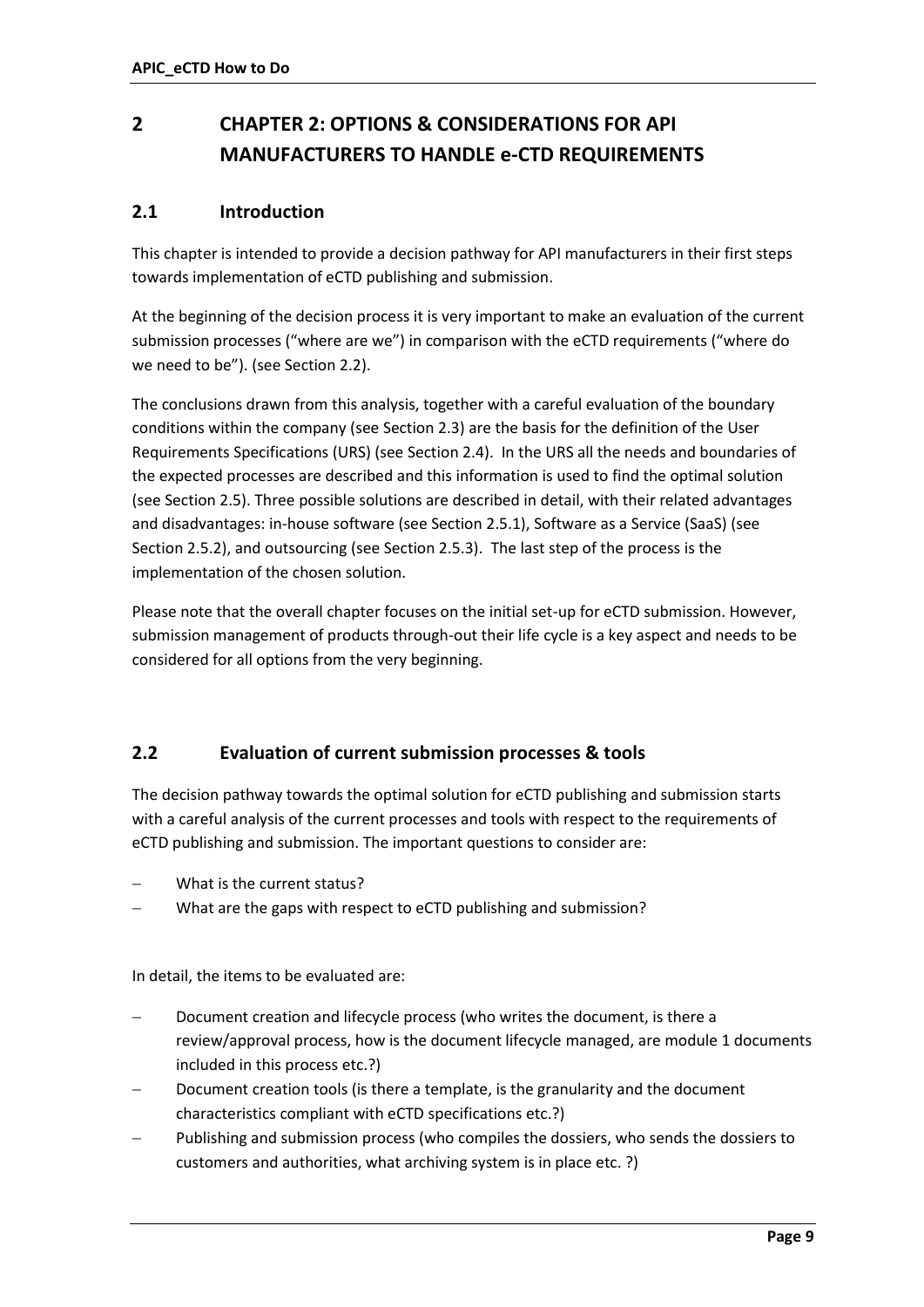### <span id="page-9-0"></span>**2.3 Boundaries**

For each of the items described in 2.2 it is important to define the boundary conditions:

What can or cannot be changed (e.g. resources)? Do we want to change anything else? The impact of any change needs to be evaluated.

Example of "Boundary questions":

- IT support available/willing to help?
- Dedicated resources in Regulatory Affairs and IT?
- Support of any other departments that can interact in dossiers preparation? In system implementation (Quality Assurance, Validation etc.)?

# <span id="page-9-1"></span>**2.4 User Requirement Specification (URS)**

The URS is a document that describes, on a non-technical level, the requirement for the new system. It contains the individual needs and preferences of a company, i.e. the requirements resulting from the initial process analysis and boundary definition and reflects the requirements from all stake-holders, e.g. regulatory affairs, IT, QA, authors of documents. In summary, this document is the basis for the later selection of the optimal solution and the related vendor /system. The system is also tested against these requirements during qualification.

Examples of topics to address during user requirement setting (beyond eCTD requirements) are:

- How is the organization of the regulatory group in the company? (i.e. global, regional or local)
- How many submissions take place / are expected per year? In which countries?
- Are non-eCTD submissions (electronic or paper) still needed? How can they be created out of the system?
- Is it necessary to create non-CTD structures for dossiers? How can such a structure be built up?
- How to handle submissions in more than one country?

It has to be considered whether a consultant should help with the creation of this URS document. Especially for the generation of the new processes the experience of a consultant can be helpful.

The URS is part of the official validation documentation according to GAMP and should be established for any new system. For further information please refer to GAMP 5. 'GAMP® 5 : A Risk-Based Approach to Compliant GxP Computerized Systems' can be bought through the following link : <http://www.ispe.org/gamp-5>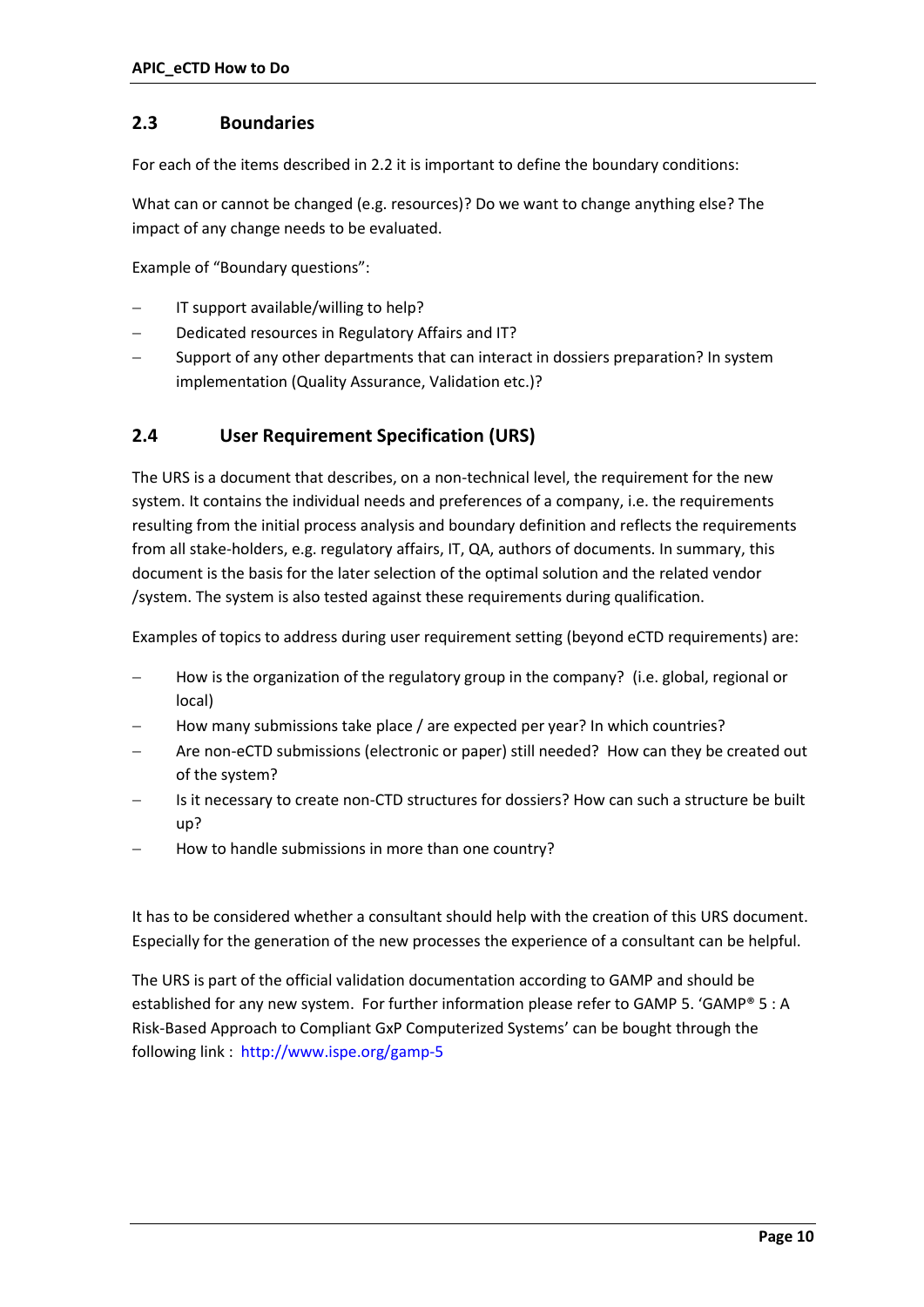# <span id="page-10-0"></span>**2.5 Selection of solution**

Once the URS has been finalised, the most suitable solution has to be found. For this analysis the URS requirements should be classified in some way, e.g. "crucial" and "nice to have".

The three possible solutions (In-house Software, Software as a Service and Outsourcing) are described in detail in the following sections. [Table 1](#page-10-2) compares the most relevant characteristics of the 3 solutions.

<span id="page-10-1"></span>

| <b>Item</b>                                                   | In-House<br>software | Software as<br>a Service | <b>Outsourcing</b> |
|---------------------------------------------------------------|----------------------|--------------------------|--------------------|
| Freedom of configuration                                      | high                 | limited                  | No.                |
| Responsibility for update and Maintenance                     | high                 | no                       | No                 |
| IT support in-house needed                                    | yes                  | no                       | No.                |
| Link to other IT systems in-house possible                    | yes                  | no                       | No.                |
| Initial costs                                                 | high                 | low                      | No                 |
| Ongoing costs                                                 | in-house             | yes                      | Yes                |
| Lead time                                                     | long                 | medium                   | short              |
| Scalability                                                   | Depends on<br>set-up | easy                     | Easy               |
| Nneed of resources and competence for use of<br>eCTD software | yes                  | yes                      | <b>No</b>          |
| confidentiality / data security issues                        | no                   | yes                      | Yes                |

<span id="page-10-2"></span>**Table 1: Comparison of the 3 solutions**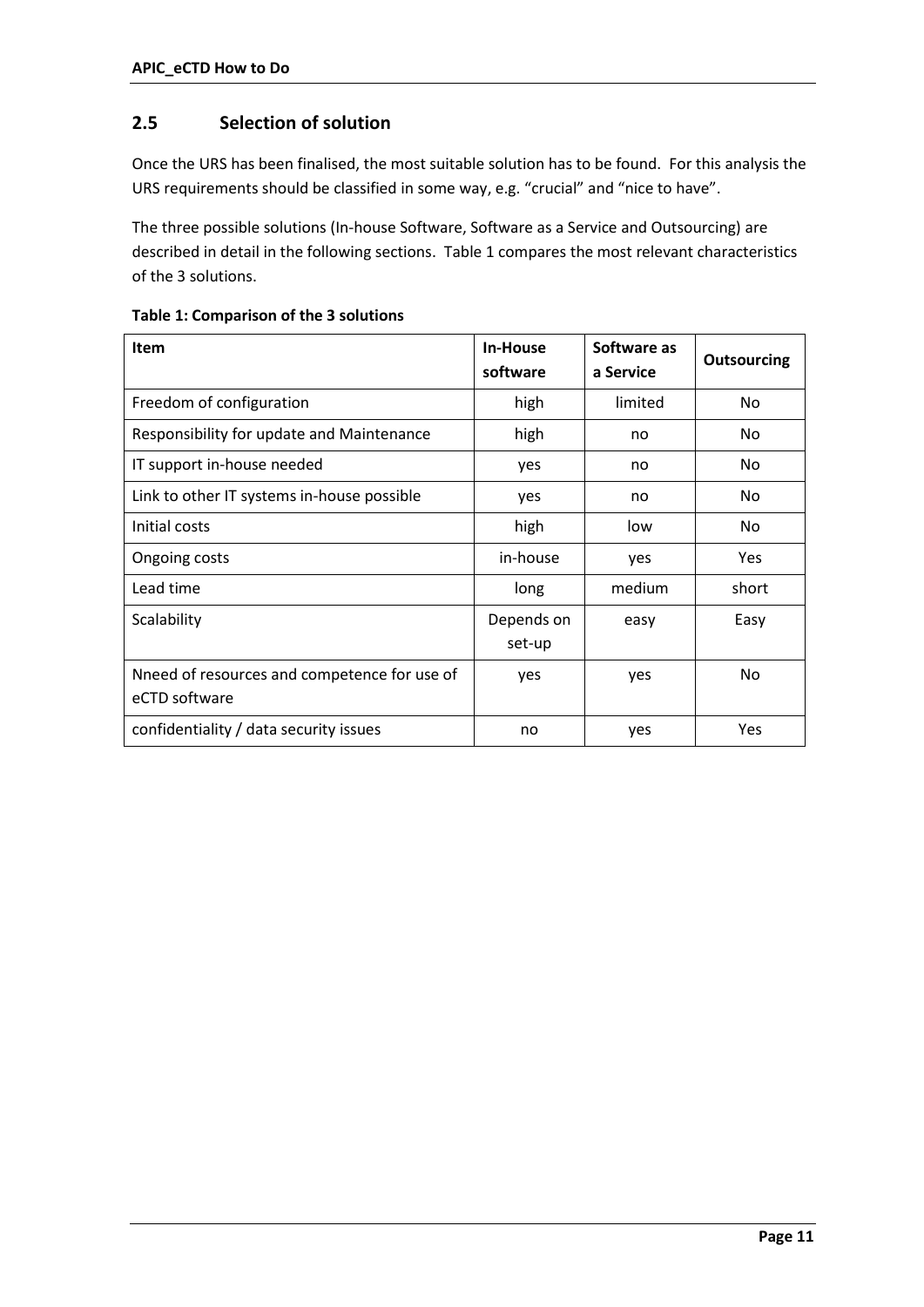## **2.5.1 In-house software**

Implementing an eCTD software system in-house gives the highest degree of freedom. The software can be designed to meet the company's specific requirements. Implementing an inhouse system, however, will also require the highest level of responsibility.

Considerations that will help to decide if the in-house approach is suitable and how to plan, implement, and maintain the in-house system is detailed in Table 2.

| <b>Advantages</b>                                                                                    | <b>Disadvantages</b>                                                 |
|------------------------------------------------------------------------------------------------------|----------------------------------------------------------------------|
| Full freedom for configuration                                                                       | High initial costs for setting up the system                         |
| Free choice of hardware and software<br>components                                                   | Relatively long lead time needed to set up<br>the system             |
| The software is part of the company-owned<br>software and fits into the IT concept of the<br>company | Full responsibility for update and<br>maintenance                    |
| Everything stays in house (no data-transfer<br>via internet / confidentiality etc.)                  | Personnel for technical set-up and<br>maintenance must be available. |
| Link-up to other IT-systems possible (e.g.<br>SAP)                                                   |                                                                      |
| Maintenance costs stay in-house                                                                      |                                                                      |
| On-going costs are lower compared to the<br>host software or outsourcing options                     |                                                                      |

<span id="page-11-0"></span>**Table 2: Running an eCTD software system in-house: advantages and disadvantages**

Possible vendors should receive the URS and are requested to provide feedback indicating the points of the URS that can be fulfilled:

- by their standard product without modification
- by configuration of their standard product
- by customisation of their standard product
- not at all.

An initial presentation and demonstration should be provided by the potential vendor in front of users of the system (i.e. all users or a representative selection and key players from the IT department). It should focus on their standard product. The main aspects of the new software should be discussed and reviewed. Vendors that do not fulfil the crucial requirements can be removed from the selection process. In a second round the vendors should sketch out solutions for all important requirements - establishing a vendor score card can help in the decision making.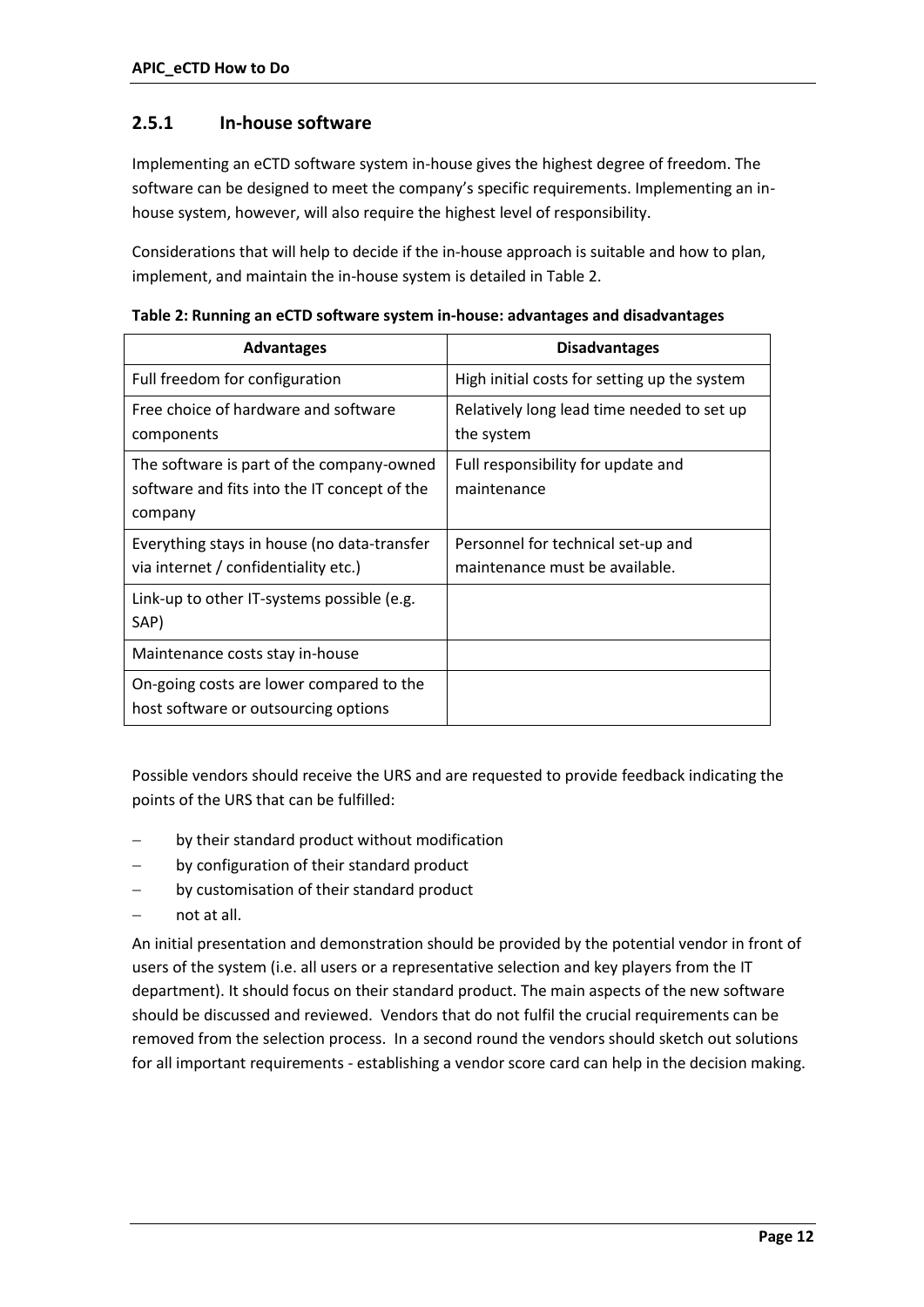Main criteria for the selection can be:

- Are the requirements met?
	- What are the gaps?
	- $-$  How important are the gaps?  $\rightarrow$  What does this mean for the defined processes?
- What are the costs for
	- Licenses?
	- Implementation of the software?
	- Migration of legacy documents and dossiers?
	- Maintenance?
- What software is used?
	- Compatibility with the systems of the regulatory agencies and other service providers.
	- User friendliness of the software and coverage of needs of the user/customer.
	- What configuration options are offered?
	- Validation and CFR 21 Part 11 (Electronic Records including Electronic Signatures,( US) and EU GMP Guide Annex 11) compliance and maintenance of the computerized system(s), change control management.
- What hardware is needed?
	- How many servers are necessary?
	- What server capacity is needed, also taking life cycle management into account?
	- What are the operating systems?
	- Can a virtual environment being used instead of dedicated servers?
- Work share within regulatory.
	- Who will use the system (central unit / everyone contributing to regulatory documents)?
	- $-$  How will the users access the system
		- Local installation
		- Client / server application
		- Remote access (e.g. via Citrix)
- Soft factors are also very important.
	- Who will be the contact person(s) for the project at the vendor?
	- $-$  Can a good cooperation be expected with contact person(s)
	- There will be cooperation with the vendor for the complete lifetime of the system. Therefore a good contact with this company is important.
- Reference list of the vendor.
	- Who are the customers?
	- Is there contact to authorities?
	- What is the market position of the vendor?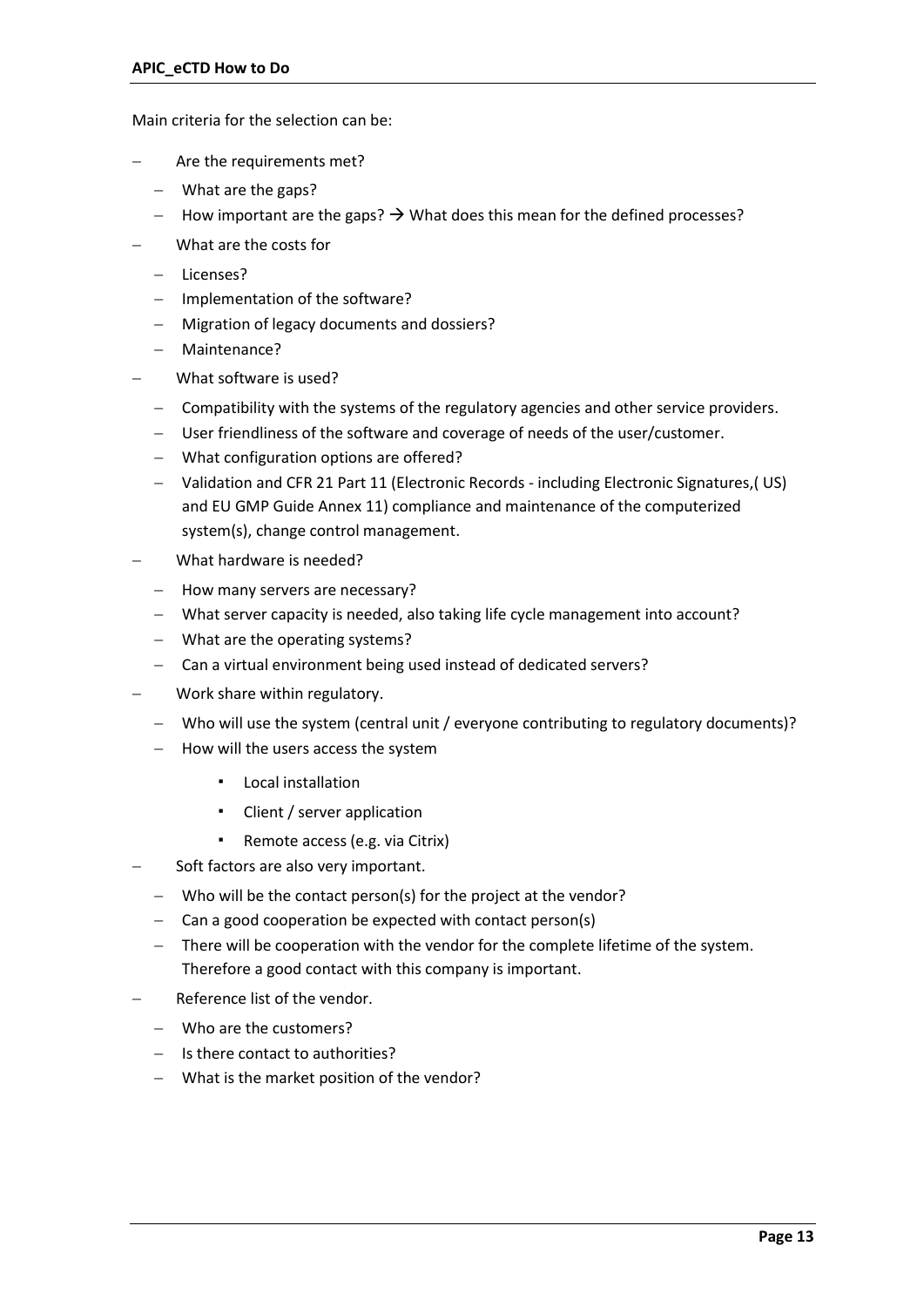When deciding if an in-house software system is suitable, the complete life-cycle of the system should be considered such as:

- Building up the system and migrating legacy data into this system, as appropriate.
- Training of users and roll-out into the organisation (production phase).
- Maintenance of the system needs to be planned (training and SOPs for technical staff etc.)
- An update-strategy must be in place (i.e. retirement of the old system and replacement by a new one).

# <span id="page-13-0"></span>**2.5.2 Host system option / Software as a Service (SaaS)**

In the Host Software Option, also called "Software as a Service" (SaaS) or "rental approach", the service provider provides the IT infrastructure for the creation of eCTD dossiers whereas the customer controls the submission activities and prepares the submission.

The information provided in this section is based on publically available information and a common sense approach. This is because the eCTD Task Force members do not yet have their own experience with this option.

In the SaaS model the installation, validation and maintenance of the eCTD system (and DMS system if both shall be hosted) are under the responsibility of the provider. The customer rents the usage of the infrastructure/software.

Advantages and disadvantages of using the Software as a Service option are described in Table 3 .

<span id="page-13-1"></span>

| Table 3: Host system option: advantages and disadvantages |  |  |
|-----------------------------------------------------------|--|--|
|-----------------------------------------------------------|--|--|

| <b>Advantages</b>                                                                                                                                            | <b>Disadvantages</b>                                                                 |
|--------------------------------------------------------------------------------------------------------------------------------------------------------------|--------------------------------------------------------------------------------------|
| Speed: time from the decision to a pilot eCTD<br>is often shorter compared to the in-house<br>software solution                                              | Dependency on an external partner which<br>increases if also the DMS shall be hosted |
| Lower cost for initial implementation as there<br>is no or a smaller initial investment (e.g. initial<br>set-up, user and software licenses,<br>maintenance) | Data transfer via internet (confidentiality,<br>upload / down load capacity)         |
| Scalable: ability to scale as business needs<br>change                                                                                                       | Data hosted at an external company<br>(confidentiality)                              |
| No on-going system maintenance                                                                                                                               | Limited freedom for software configuration                                           |
|                                                                                                                                                              | On-going costs for renting the system/service                                        |

The SaaS option requires minimal IT support (compared to the in-house software solution) on the customer's side whereas the resources and competences for the eCTD software (and DMS as applicable) need to be built up and maintained. The "eCTD builder & publisher" needs to have a specific technical qualification to efficiently work with the eCTD software. This requires respective training but also regular use of the system and practice with it. The training should be completed before using the system.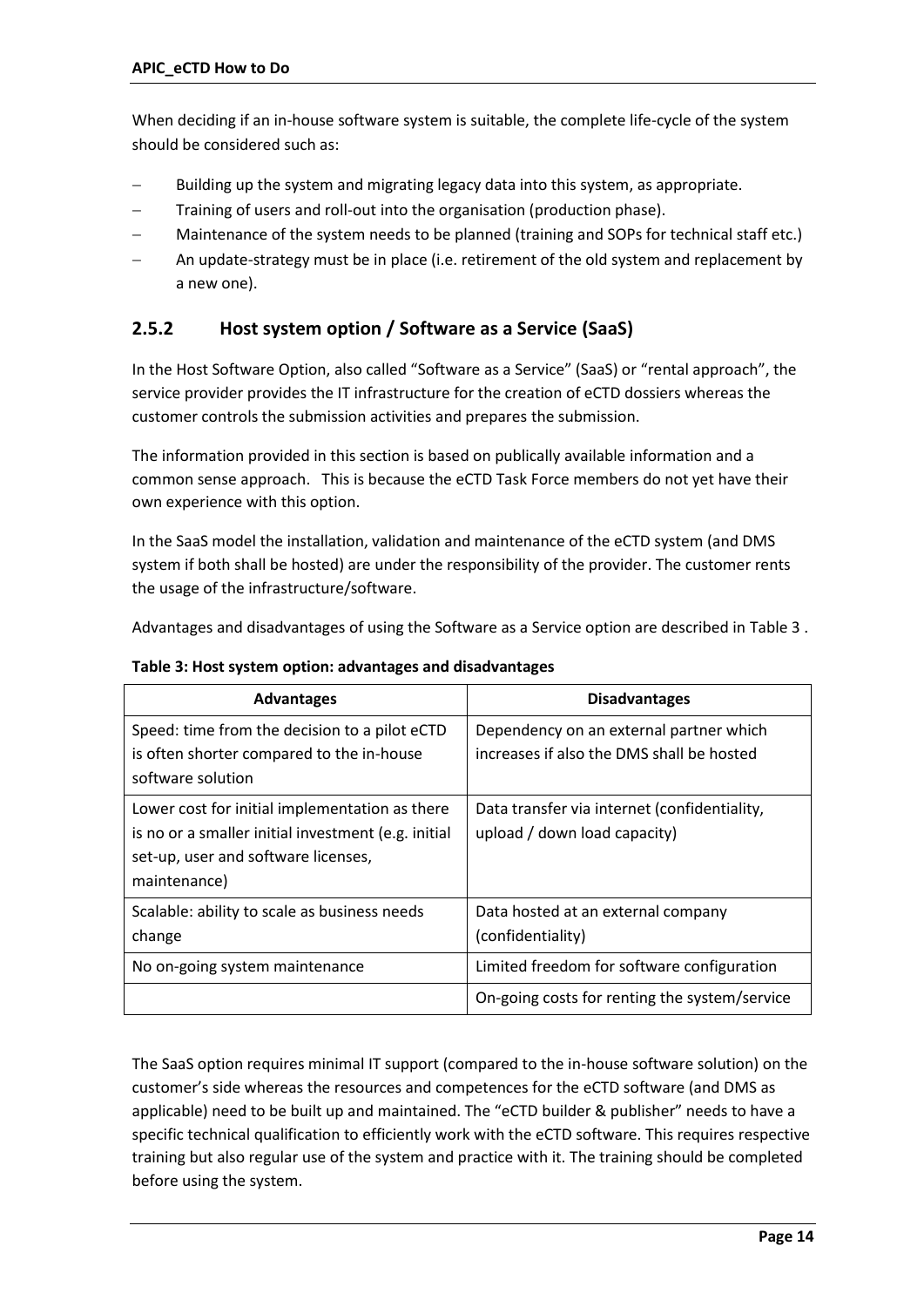Respective SOPs, user manuals, training materials need to be available. This should be supported by the service provider.

As with any other service provider, the potential partner for the host system should be qualified. Additionally to that listed in section 2.5, the following areas (not exhaustive) should be evaluated as part of the selection and qualification process:

- Management of confidential data (e.g. by service provider / between different customers) by the service provider
- Data security at the service provider (back-up/restore disaster recovery procedures) and setting-up of secure interaction with the customer (electronic data exchange)
- Measures for business continuity
- System availability
- System performance
	- speed and continuity of internet connection (e.g. for the upload, download of files, data)
	- download and upload capacities
- Quality management system of the service provider

The qualification process should include an audit of the potential service provider.

## <span id="page-14-0"></span>**2.5.3 Outsourcing option**

The option with the lowest impact on processes and systems in a company is outsourcing. There are various different extents of outsourcing. Common to all is that the external partner will provide the necessary infrastructure / software as well as the personnel to prepare the eCTD.

<span id="page-14-1"></span>The considerations in this chapter mainly focus on the aspect of outsourcing the eCTD submission building / publishing part without the actual submission part. In addition to the outsourcing extent discussed, intermediate levels of outsourcing can be considered, e.g. creation of eCTD ready documents (new documents, legacy documents).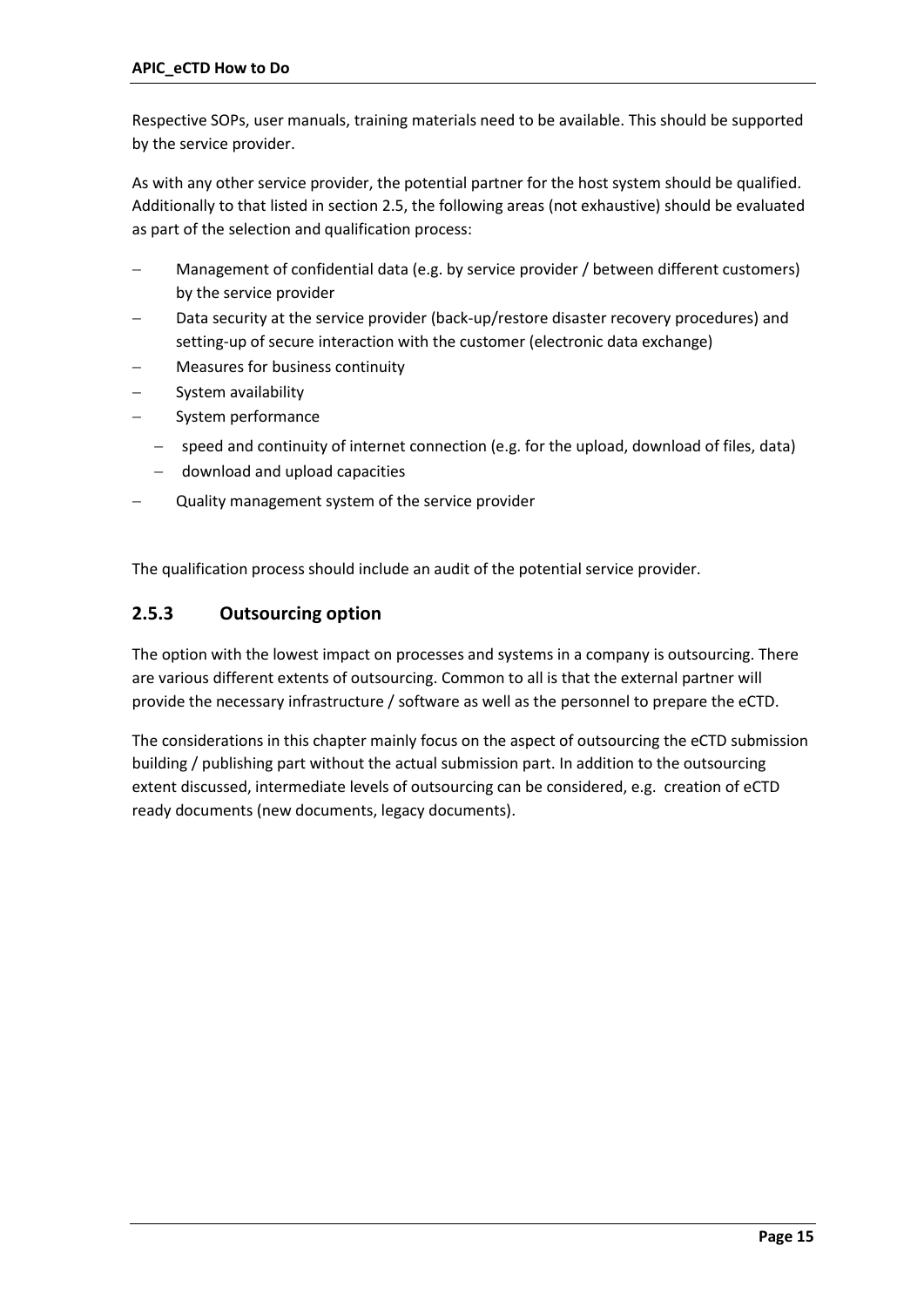| <b>Advantages</b>                                                                                                                                                | <b>Disadvantages</b>                                                                                                                 |
|------------------------------------------------------------------------------------------------------------------------------------------------------------------|--------------------------------------------------------------------------------------------------------------------------------------|
| Speed: time from the decision to a pilot<br>eCTD is very short                                                                                                   | Dependency on an external partner for<br>each project and throughout the life<br>cycle of a submission                               |
| No initial investment and no reoccurring<br>costs for system maintenance and<br>technical support                                                                | On-going costs for each service during<br>the whole lifecycle of a<br>product/submission (initial<br>submission(s), variations etc.) |
| No direct costs for software, licenses,<br>hardware, system validation and<br>maintenance, training                                                              | Data transfer (confidentiality, upload /<br>down load capacity)                                                                      |
| No need to establish, maintain technical<br>knowledge in building and publishing<br>eCTDs, no need for respective in-house<br>resources (eCTD builder/publisher) | Data hosted at an external company<br>(confidentiality)                                                                              |
| Scalable: ability to scale as business needs<br>change                                                                                                           |                                                                                                                                      |
| Can also substantially-reduce risk of failed<br>initial submissions                                                                                              |                                                                                                                                      |

#### **Table 4: Outsourcing option: advantages and disadvantages**

There are 4 main scenarios that can drive the decision for outsourcing:

- there is no in-house software available to build / publish eCTDs or
- the in-house capacities are too little
- to gain experience for the creation of eCTD ready documents and eCTD submissions inhouse
- the number of eCTD submissions is too small, seldom use of the system

On the other hand, the interface to the service provider is a key element in the process. Several questions need to be answered:

- Format of the data to be delivered
	- word / pdf / rft files with some additional attributes
	- $-$  "as is" files
	- $-$  eCTD ready files
- How will data be exchanged for building the eCTD and afterwards?
- Project management
	- A key element is to align the time point of availability of the different documents for the filing and the resources at the outsourcing partner, e.g. by using a shared and continuously updated document inventory
	- Definition of role, responsibilities and tasks of the project team members of both partners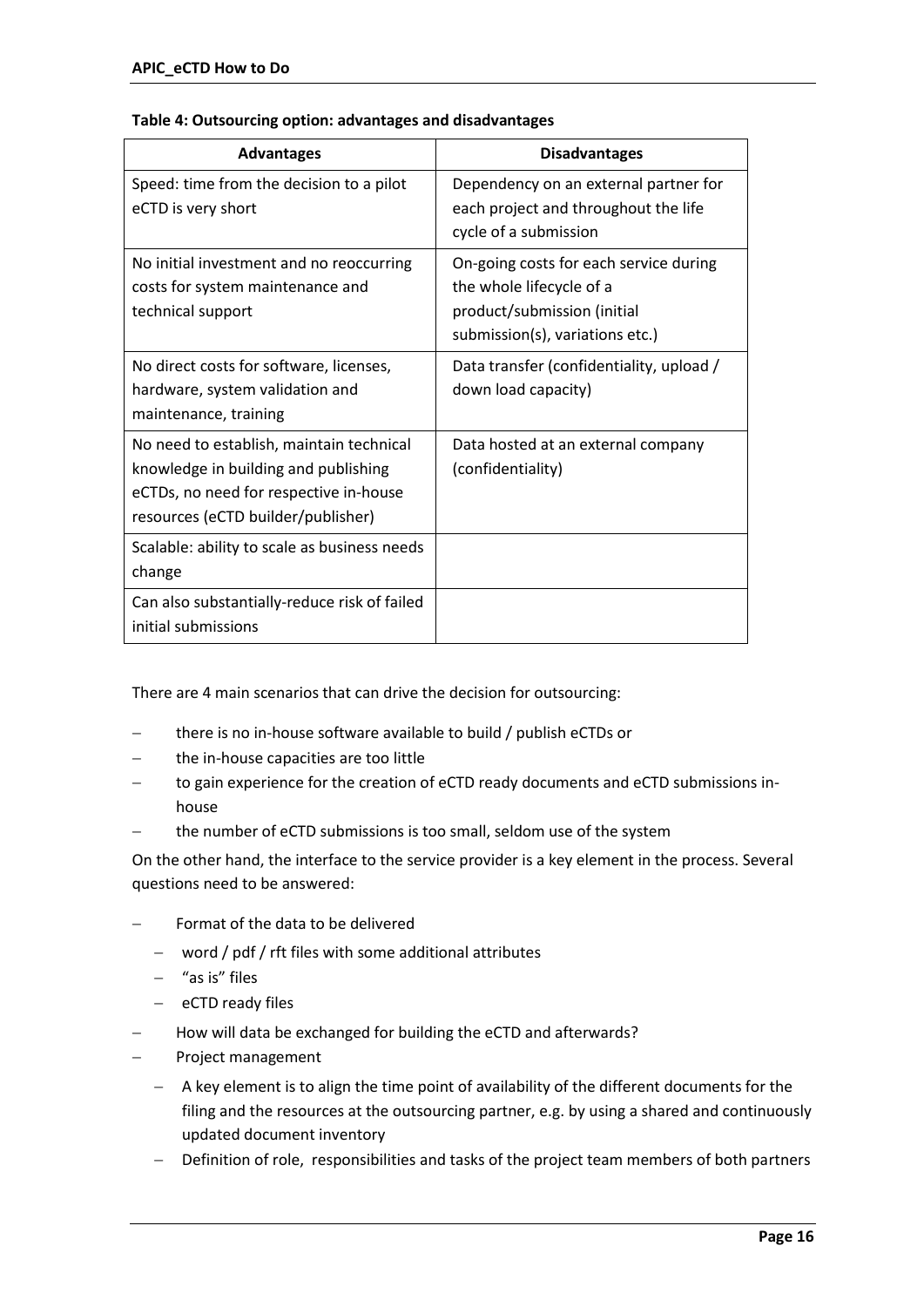- Management of the lifecycle of a submission
	- $-$  Process as part of answering deficiency letters
	- Variations
	- Submissions according to the requirements of different authorities

Cooperation with the Outsourcing Partner:

- 1. eCTD Project set-up
	- Define project team members (internal & outsourcing partner), roles responsibilities, milestones & timelines
	- Develop project plan: As time lines are always crucial in a submission process, and an additional/external party is involved, a mutually agreed project plan is vital
	- Set up of a secure internet connection (VPN) for smooth transfer of documents
- 2. Inventory of documents
	- This inventory can be used by both parties as a tracking and monitoring tool for establishing the completeness of documents (availability of document, eCTD readiness of document) and missing elements

As with any other service provider, the potential outsourcing partner for publishing should be qualified. Additionally to what is listed in section 2.5, the following areas should be evaluated as part of this process (note that this list is not exhaustive) :

- eCTD building and publishing competence and experience of the service provider (technical and regarding the requirements of the different authorities)
- Capacities
- Validation and maintenance of the computerised system
- Change management
- Management of confidential data, data security at the service provider and interaction with the customer (electronic data exchange)
- <span id="page-16-0"></span>Quality management system of the service provider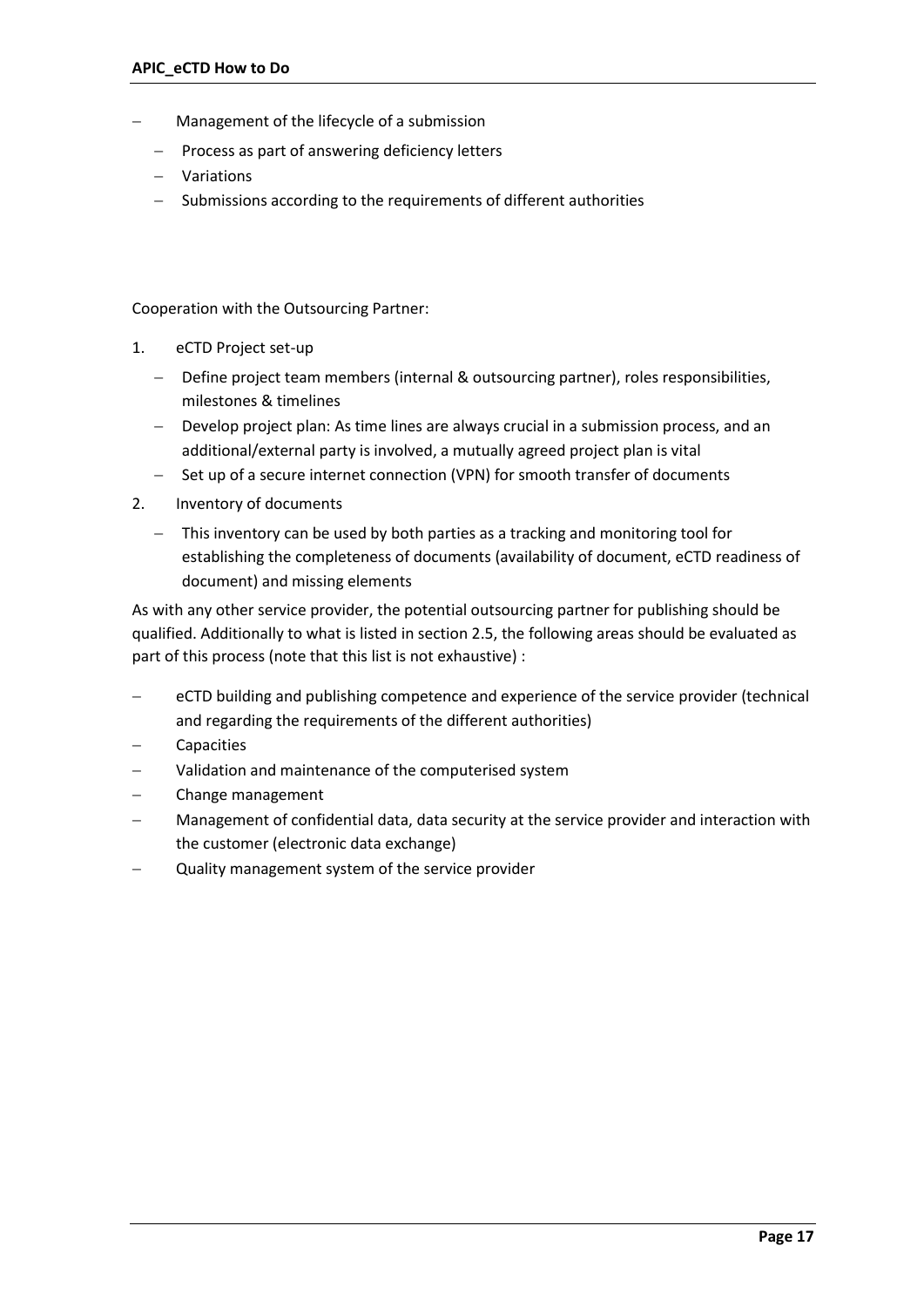## **2.6 Implementation**

Once the decision for the best solution has been made, the internal processes should be reviewed and adapted where appropriate in order to best fit to the new situation of eCTD publishing. The extent of the review and the necessary improvements might be smaller for an outsourcing solution than in a host or in-house eCTD solution. However the opportunity to align the processes to the new situation should not be missed.

There are other decisions that are not process related but influence the implementation of the eCTD system:

- Validation of the system and validation approach
- Cooperation within regulatory affairs and to other groups/departments influences the processes. Work-sharing within regulatory touches the tasks of a publishing group and their interface to the colleagues who write documents and compile dossiers.
- A very important decision is the decision for or against a document management system.

# <span id="page-17-0"></span>**2.6.1 Document management system (DMS)**

Most eCTD submission tools support the use of documents out of a DMS as well as the documents out of the file system. Here are some points of consideration for and against a DMS.

A DMS is another software-component that has to be chosen, bought, designed, configured, validated and maintained. As well as the financial and technical aspects training to use the DMS is also required.

However, there are a couple of advantages in using a DMS: The documents are controlled in a more defined way.

Each document in the DMS consists of :

- the Content (as Word- and / or pdf-file)
- the Attributes
- the Access Control Lists.

The *Content* is the document e.g. the Word document containing the information that has to be sent to authorities.

The *Attributes* are used to facilitate searching for documents. In addition they can be used as part of a document overlay (document header and footer).

The *Access Control Lists* make the document available for different groups of users, with different rights at different stages of the life-cycle (see below).

When designing a DMS, life-cycles for documents can be implemented. A life-cycle controls the different states of the document and how it will get from one status into the next. The release of documents can be coupled with an approval which may include an electronic signature.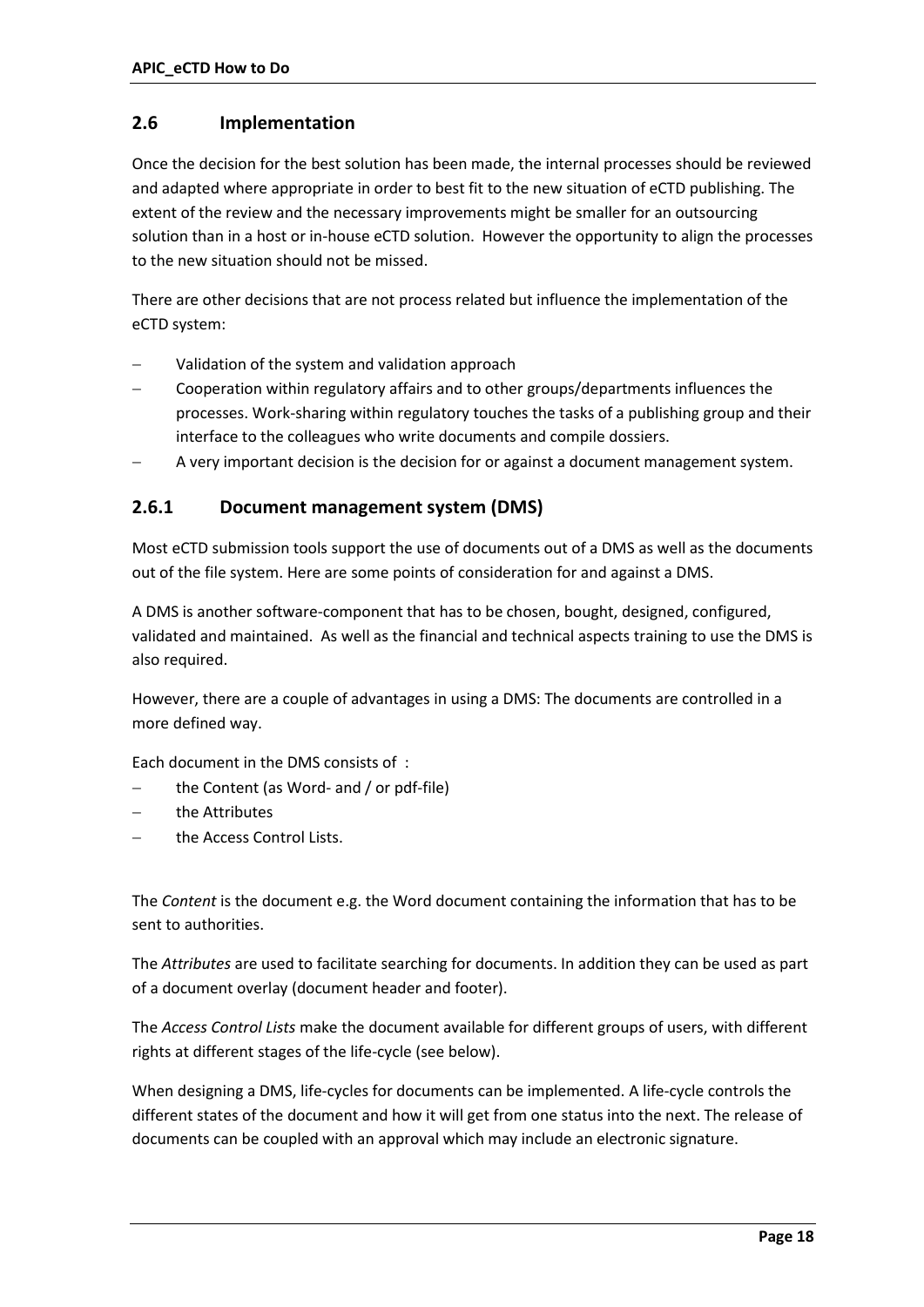Documents are normally submitted as pdf-files to authorities. A DMS may be able to automatically create pdf-files out of editable source files at a certain life-cycle step.

When using a document management system it is possible to store documents in a predefined folder structure where they cannot be moved. This facilitates re-use of documents by different users.

As this is not an exhaustive list, we refer to literature for more information about document management systems.

# <span id="page-18-0"></span>**2.6.2 Creation of eCTD compliant documents**

For any new submissions it should be considered to develop documents as close as possible as eCTD ready documents (right first time, avoidance of later extensive reformatting). Areas to be considered are:

- use of templates for authoring eCTD ready documents (see chapter 3: granularity, file formats)
- use of a file system or DMS to manage the files
- internal roles & responsibilities for the various steps of the process
	- who is authoring documents, quality control, approval, filing and interfaces
	- how is version control of documents and submissions established
	- archiving

In case eCTD ready documents are created in-house, respective templates should be established and implemented. The process of developing and managing eCTD-ready documents needs be established (e.g. responsibilities and interfaces different departments) and defined in respective procedures.

# <span id="page-18-1"></span>**2.6.3 Service agreement (Host System of Outsourcing Options)**

As a matter of fact, the availability of a confidentiality agreement between the service provider and the customer is a must for any collaboration as well as a service agreement. The service agreement should clearly define the responsibility of both parties and the agreed service levels, e.g. minimum system performance metrics.

## <span id="page-18-2"></span>**2.6.4 Users and Training**

The users of an eCTD software are normally in the regulatory department. With the introduction of a new document-management and / or submission system it needs to be defined who should have access to the system and at what level. Different types and extent of trainings will be needed for the different levels.

Training concept, training material, and roll-out-plan should be available and training should be completed before the go-life of the system.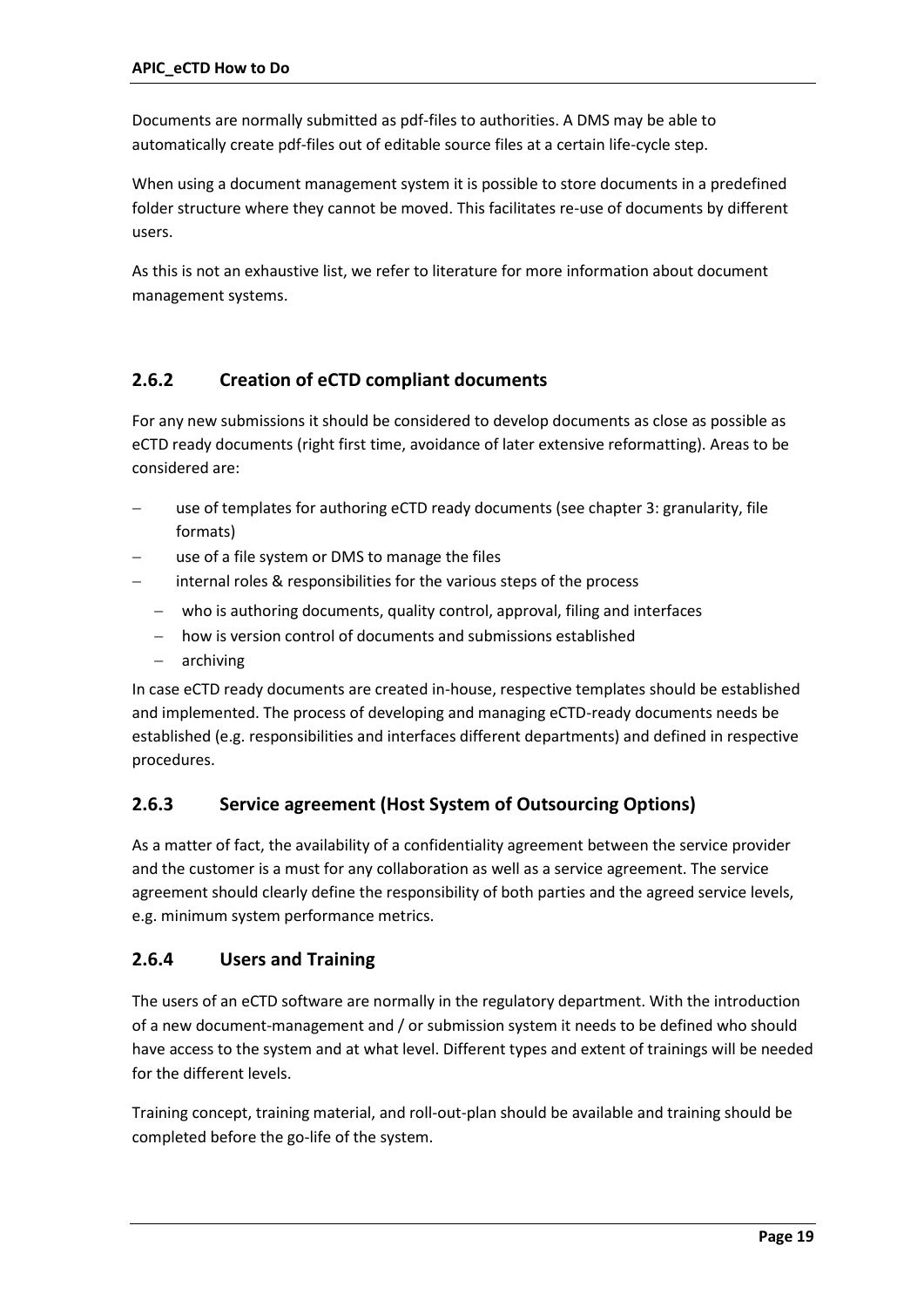# <span id="page-19-0"></span>**2.6.5 SOPs**

Technical and user-SOPs will be necessary for the valid operation of the software. They should be in place before the system 'goes live'.

In addition to the SOPs directly associated with the use of the system, the potentially new internal process e.g. activities, roles & responsibilities (i.e. authoring eCTD ready documents, submission and maintenance of a dossier) should be reflected in written procedures.

Also, the process of using an external partner for the eCTD compilation and publishing should be reflected in respective SOPs.

## <span id="page-19-1"></span>**2.6.6 Document Migration**

[See chapter 3.3 "Migration of data into the new eCTD system"](#page-30-0).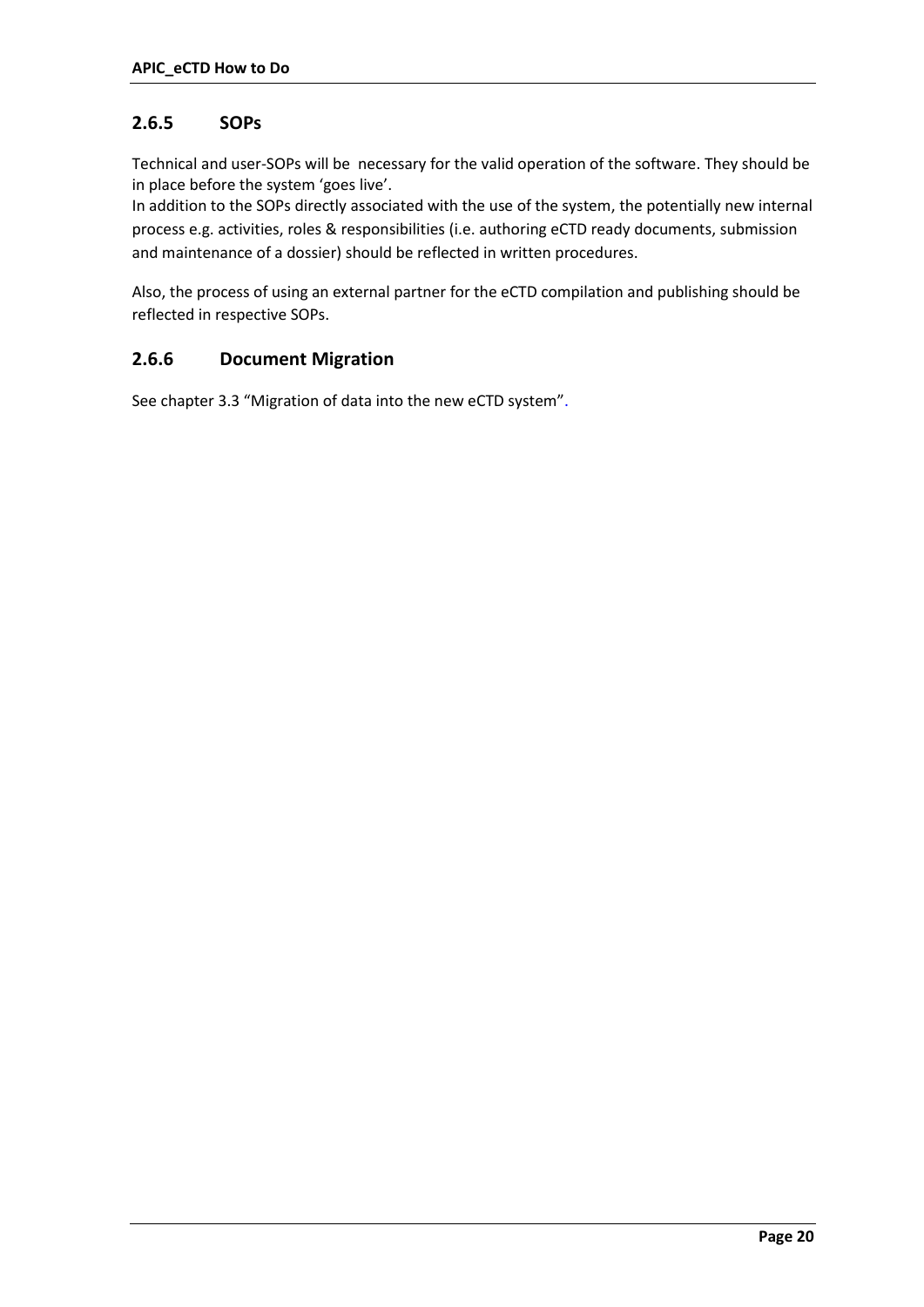# <span id="page-20-0"></span>**3 CHAPTER 3: PREPARATION OF e-CTD READY DOCUMENT AND DOSSIERS**

It is important that eCTD ready documents are prepared by authoring them in eCTD compliant templates. If this is not undertaken, a large amount of the "publishing time" is spent in document reformatting. Guidance on the preparation of eCTD ready documents is provided below.

# <span id="page-20-1"></span>**3.1 File Organisation for the eCTD (Granularity)**

### **Reference**

ICH Topic M 4 Common Technical Document for the Registration of Pharmaceuticals for Human Use [Reference 10].

Table 5 and Table 6 describe the levels in the eCTD hierarchy at which files should be placed and whether single or multiple documents are appropriate at each point. The tables describe Modules 2 and 3 with respect to the drug substance.

For creation and maintenance of the files, the storage location does not have to be considered. The hierarchy structure will be applied during the compilation of the dossier.

|          |         | <b>Introduction</b> |         |
|----------|---------|---------------------|---------|
|          |         |                     | 2.3.5.1 |
|          | $2.3^1$ |                     | 2.3.5.2 |
| Module 2 |         | $2.3.5^{2}$         | 2.3.5.3 |
|          |         |                     | 2.3.5.4 |
|          |         |                     | 2.3.S.5 |
|          |         |                     | 2.3.5.6 |
|          |         |                     | 2.3.5.7 |

<span id="page-20-2"></span>Table 5: Module 2

| KEY                                                              |
|------------------------------------------------------------------|
| Documents rolled up to this level are not considered appropriate |
| One document may be submitted at this level                      |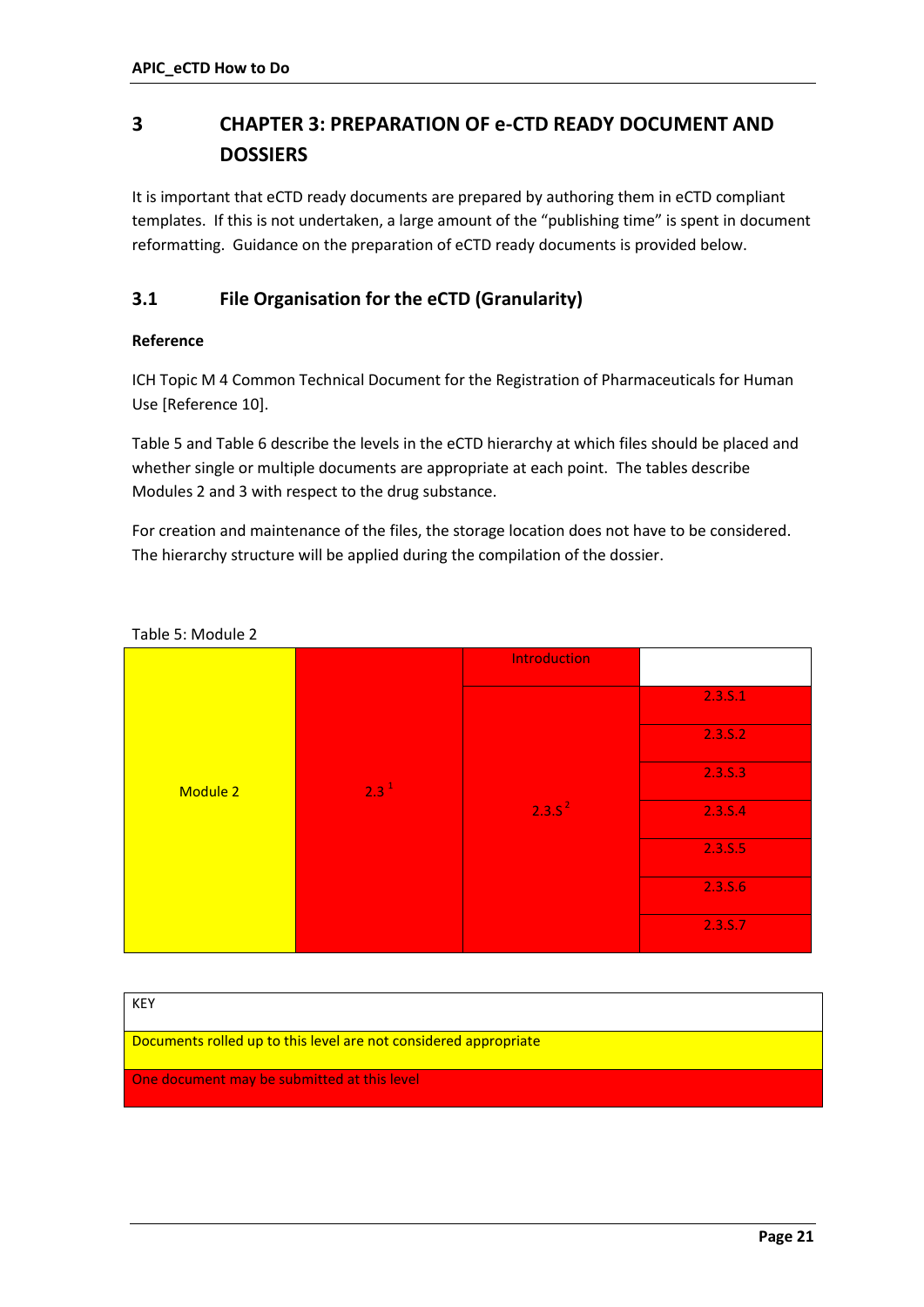Note 1: The options for granularity for the Quality Overall Summary (QOS) are provided in order to accommodate different levels of complexity of products. The applicant can chose the level at which the QOS is managed.

Note 2: One document should be submitted for each drug substance.

|                                                                  |     |             | 3.2.5.1 | 3.2.5.1.1 |
|------------------------------------------------------------------|-----|-------------|---------|-----------|
|                                                                  |     |             |         | 3.2.5.1.2 |
|                                                                  |     |             |         | 3.2.5.1.3 |
|                                                                  |     |             |         | 3.2.5.2.1 |
|                                                                  |     |             | 3.2.5.2 | 3.2.S.2.2 |
|                                                                  |     |             |         | 3.2.5.2.3 |
|                                                                  |     |             |         | 3.2.S.2.4 |
|                                                                  |     |             |         | 3.2.S.2.5 |
|                                                                  |     |             |         | 3.2.S.2.6 |
|                                                                  | 3.2 |             |         | 3.2.5.3.1 |
| Module 3 <sup>1</sup>                                            |     | $3.2.5^{2}$ | 3.2.5.3 | 3.2.S.3.2 |
|                                                                  |     |             | 3.2.5.4 | 3.2.S.4.1 |
|                                                                  |     |             |         | 3.2.S.4.2 |
|                                                                  |     |             |         | 3.2.S.4.3 |
|                                                                  |     |             |         | 3.2.S.4.4 |
|                                                                  |     |             |         | 3.2.S.4.5 |
|                                                                  |     |             | 3.2.5.5 |           |
|                                                                  |     |             | 3.2.5.6 |           |
|                                                                  |     |             | 3.2.5.7 | 3.2.5.7.1 |
|                                                                  |     |             |         | 3.2.S.7.2 |
|                                                                  |     |             |         | 3.2.5.7.3 |
| KEY                                                              |     |             |         |           |
| Documents rolled up to this level are not considered appropriate |     |             |         |           |
| One or multiple documents can be submitted at this level         |     |             |         |           |

### <span id="page-21-0"></span>**Table 6 : Module 3**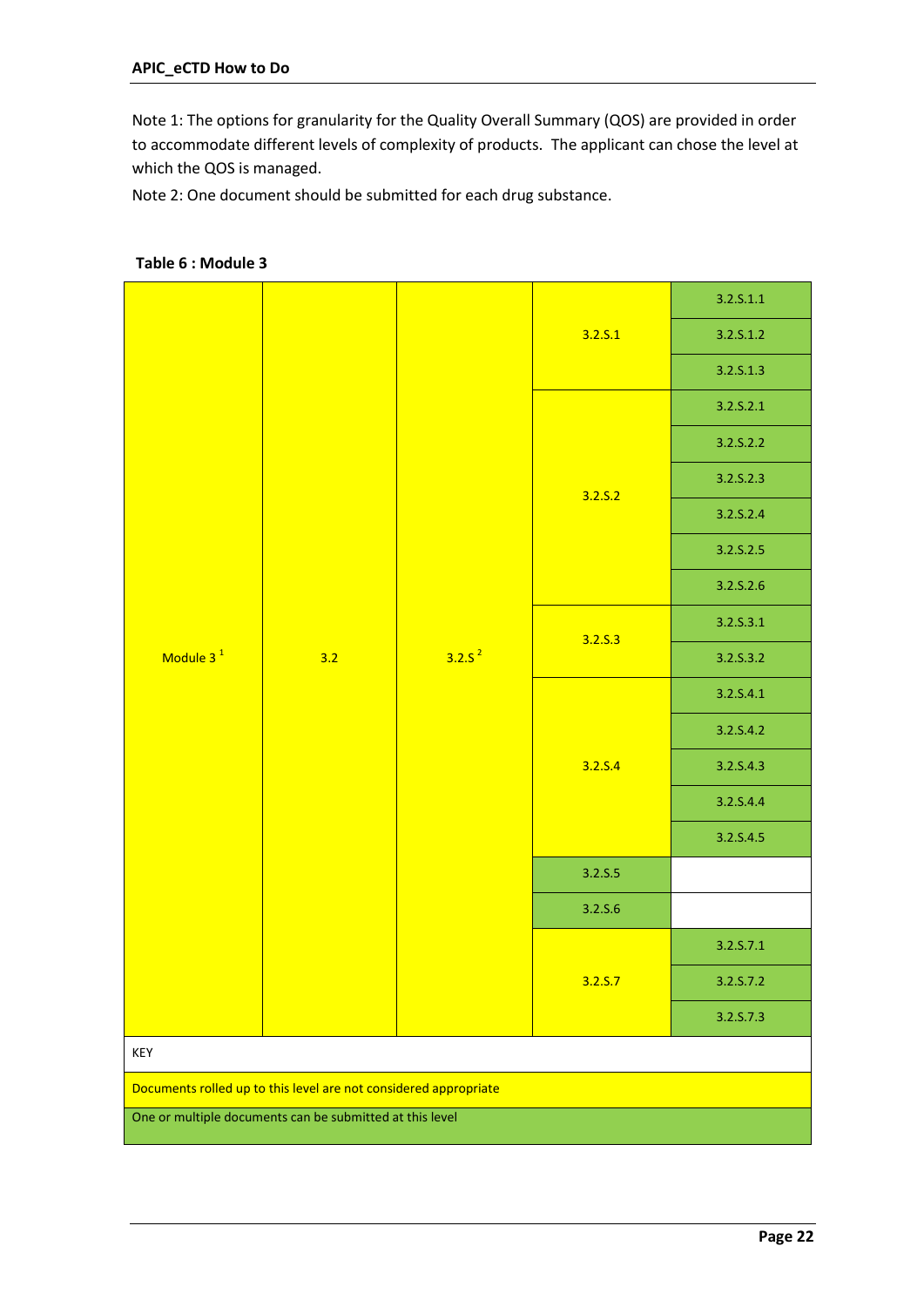Note 1: In choosing the level of granularity for this Module, the applicant should consider that, when relevant information is changed at any point in the product's lifecycle, replacements of complete files should be provided in the eCTD.

Note 2: For a drug product containing more than one drug substance, the information requested for part "S" should be provided in its entirety for each drug substance.

The files have to be created according to the granularity described above. They have to be linked into the CTD structure that is presented in the eCTD submission tool.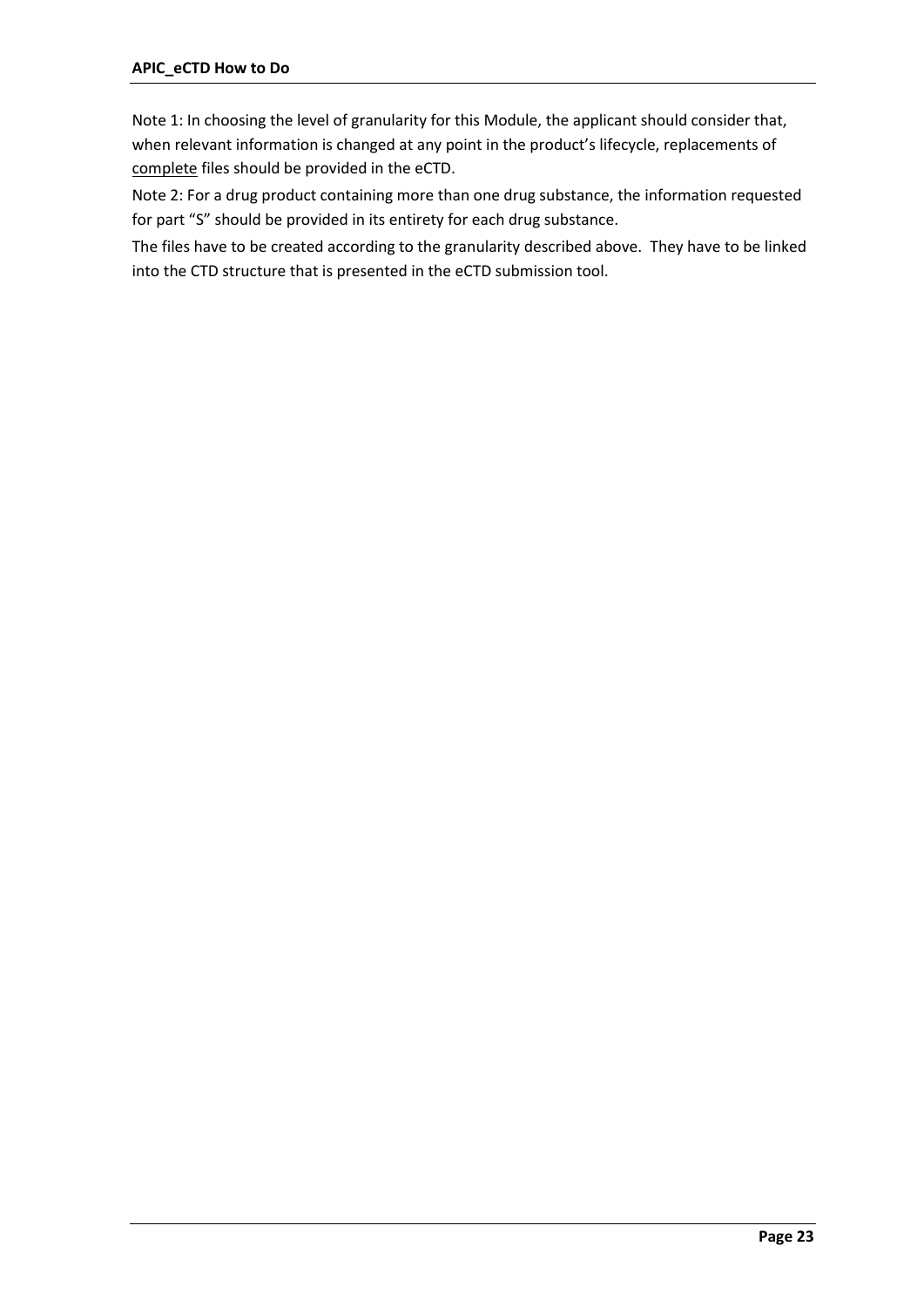# <span id="page-23-0"></span>**3.2 Specification for Submission Formats**

### <span id="page-23-1"></span>**3.2.1 Introduction**

This chapter is based upon ICH M2 EWG Electronic Common Technical Document Specification [Reference 11] and focuses specifically on the Active Substance Master File requirements

## <span id="page-23-2"></span>**3.2.2 Specification for Submission Formats**

In general, documents that are provided in the different modules should be formatted as defined by the ICH Common Technical Document. Here it is described how files should be constructed for inclusion in the eCTD and examples of formats that are commonly used in electronic submissions are provided. It should also be noted that other formats can be used according to regional guidance and/or acceptance.

The different key items to be considered when creating an eCTD compliant document are summarised in Table 7. This table is based on requirements of ICH M2 EWG document (ICH eCTD specification) [Reference 11].

A published dossier should be checked for viruses before submission. The recommended way of transporting submissions is secure data exchange over the Internet. If this is not possible, submissions should continue to be physically transported by courier or registered mail. In this case, electronic media needs to be labelled appropriately.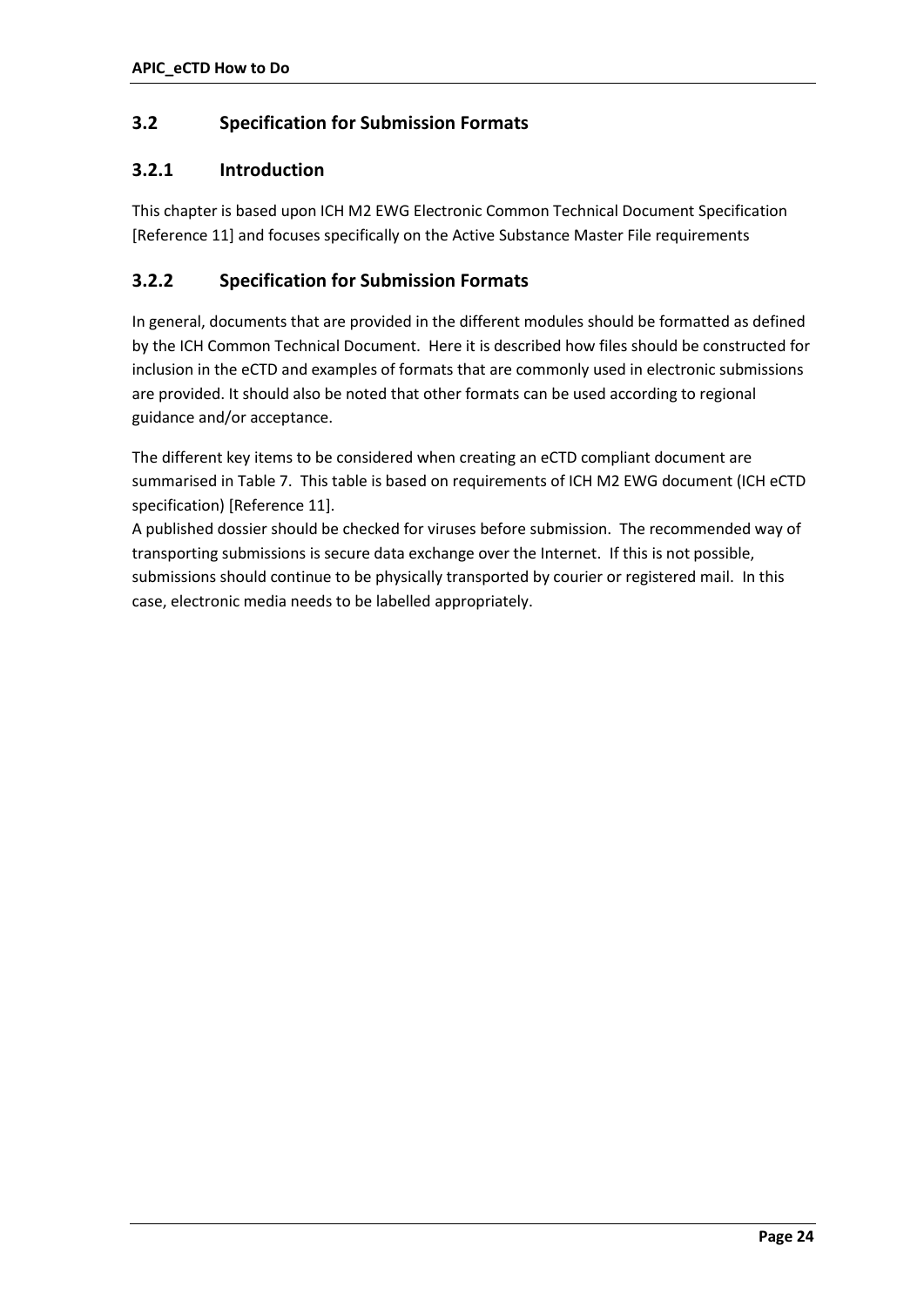| Document format :                  | Pdf version 1.4 or (up to) 1.7 optimized for fast web view                                                                                                                                                                                           |
|------------------------------------|------------------------------------------------------------------------------------------------------------------------------------------------------------------------------------------------------------------------------------------------------|
| Source of electronic<br>documents  | Documents should be generated from electronic source documents.<br>Scanned documents are discouraged and accepted only in exceptional<br>cases                                                                                                       |
| File naming                        | File names are limited in length to 64 characters. They should contain<br>only lower case characters, no special characters except hyphens<br>should be used.                                                                                        |
| Fonts                              | Recommended fonts are Times New Roman, Arial, Courier New. All<br>additional fonts should be embedded.                                                                                                                                               |
| Font size                          | Narrative text: e.g. TNR 12 points. Tables: e.g. TNR 9-10 points,<br>smaller character size is discouraged                                                                                                                                           |
| Font colour                        | Black recommended, blue for hyperlinks                                                                                                                                                                                                               |
| Page orientation                   | Only portrait orientation is accepted for eCTD documents. If there is a<br>need to present the content in landscape orientation, the page should<br>still be oriented as portrait.                                                                   |
| Paper size and<br>margins          | Print area should fit on both A4 and letter format                                                                                                                                                                                                   |
| <b>Headers and footers</b>         | All pages of a document should include a unique header or footer<br>briefly identifying its subject matter (e.g. study/report identifier, batch<br>number). It does not necessarily have to contain the CTD section<br>identifier or other metadata. |
| hypertext linking and<br>bookmarks | Cross-references (intra- and inter-documents) can be supported<br>through the use of hyperlinks. Hyperlinks should be used advisedly as<br>they may cause problems with follow-up submissions.*                                                      |
| page numbering                     | Only the internal page numbers of the document are expected (1-n).<br>No additional page/volume numbers running across documents are<br>expected. The page numbers for the electronic document and the PDF<br>file should be the same                |
| dialog box                         | The open dialog box defines the document view when the pdf file is<br>opened. The initial view of PDF files should be set as Bookmarks and<br>Page, or Page only if there are no bookmarks.                                                          |
| Security                           | No security settings or password protection for PDF files should be<br>included. Printing, changes to the document, selecting text and<br>graphics, and adding or changing notes and form fields should be<br>allowed.                               |
| electronic signatures              | Although electronic signatures are currently accepted in the EU and<br>US, we recommend to consult the Website of NCAs in case of National<br>submission                                                                                             |

# <span id="page-24-0"></span>**Table 7: Key requirements for the creation of eCTD compliant documents**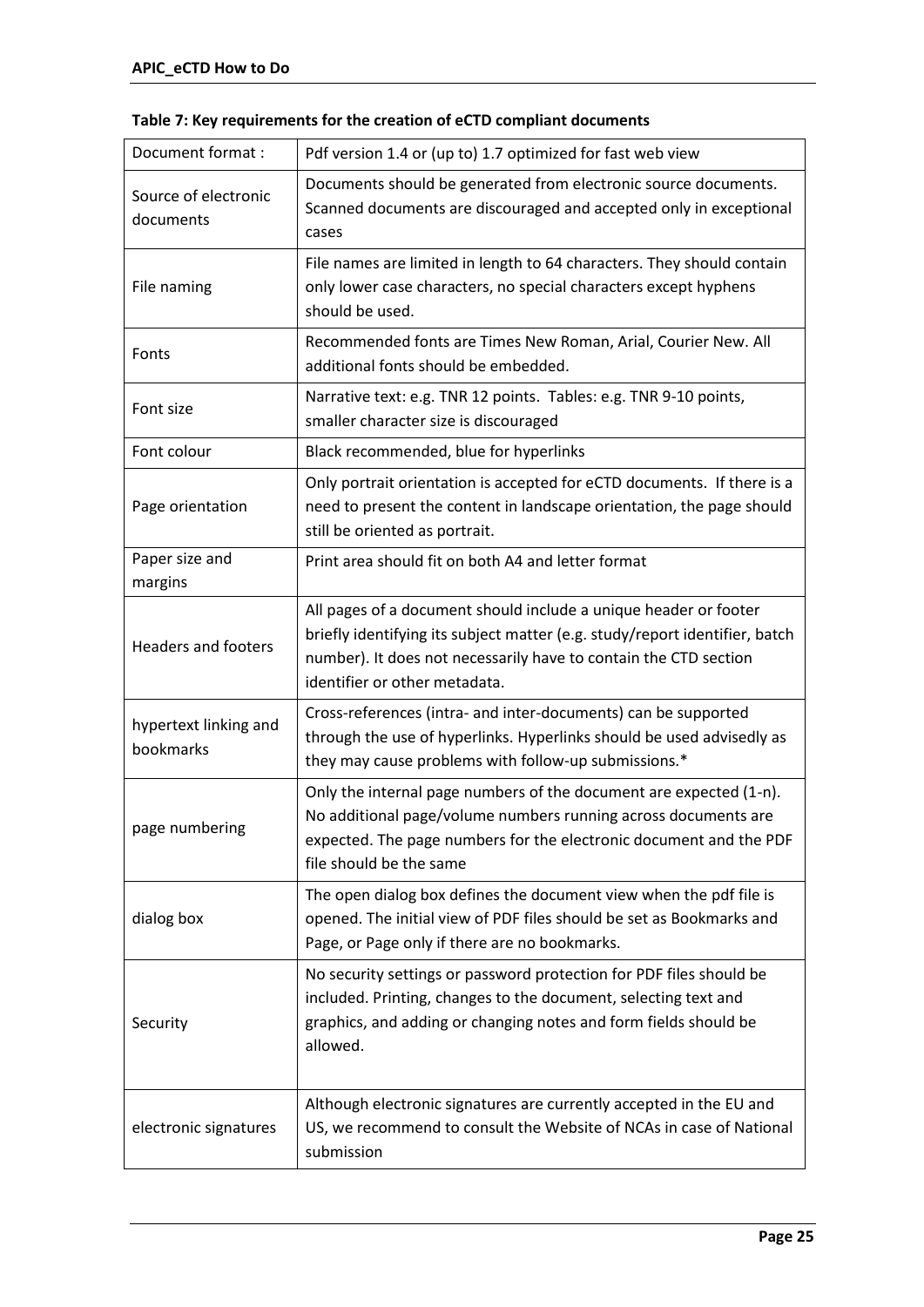\* The EMA/43526/2010 V.1.0 Practical Guidelines on the use of the eCTD format for ASMFs [Reference 12] (page 5) states that the use of hyperlinks between documents in Module 3 is not recommended as problems may arise due to file-naming recommendations and life cycle management.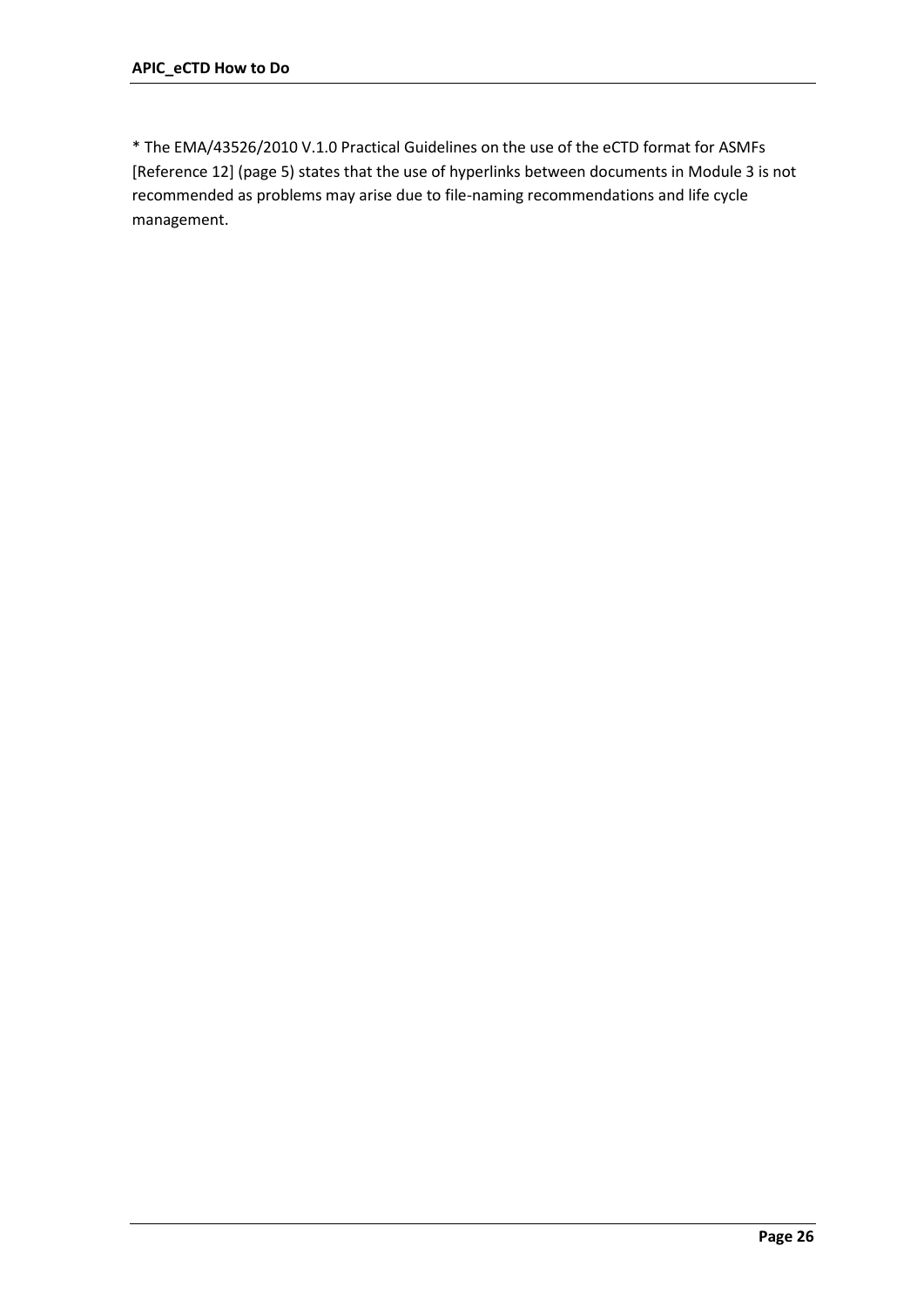# <span id="page-26-0"></span>**3.2.3 Guidance on Text Searchable Documents**

### **Reference**

TIGes Harmonised Guidance for e-CTD Submissions in the EU – annex 2 [Reference 13]

### **3.2.3.1 General**

All submissions must contain the maximum amount of text searchable content. Documents with searchable text will aid the assessor, or any other user, in searching for specific terms and also aid in the copying and pasting information into other documents such as an assessment report. Nevertheless, not all documents need to be text searchable.

### **3.2.3.2 Creating Text Searchable Files**

PDF files with searchable text can be created by all PDF tools from a source file in a text format (e.g. MS Word, SAS, MS Powerpoint, Rich Text Files, etc.). When created in this way, the file will usually be the smallest in size (measured in kilobytes or megabytes) that it can be.

If the document is in paper, then scanning to PDF and using an Optical Character Recognition (OCR) routine is the only way to create searchable text. PDF files created in this way tend to be much larger in size for the same number of pages and the quality of the text that is created will be poorer. For these reasons, it is recommended to use scanning/OCR only as a last resort.

### **3.2.3.3 Documents that must always be text searchable**

(i.e. the PDF should be produced wherever possible from a text source, such as MS Word, but if sourced from a scanned original then they **must be** OCR'd.)

- Key administrative documents in Module 1 including, the cover letter, application form, product information documents
- Any document in Module 2 of the MAA (QOS).
- The main body of text in any reports, methods, analytical procedures, etc. supplied in Module 3 of the MAA
- Any English translation of a document originally written in a foreign language (see also below)

### **3.2.3.4 Documents that do not need to be text searchable (relevant for the API part)**

(i.e. the PDF should be produced wherever possible from a text source, such as MS Word, but if sourced from a scanned original then there is no need for OCR.)

- Any original GMP certificate
- Any original certificate of analysis
- Any manufacturer's licenses
- Any certificate of suitability
- Any Manufacturing Authorization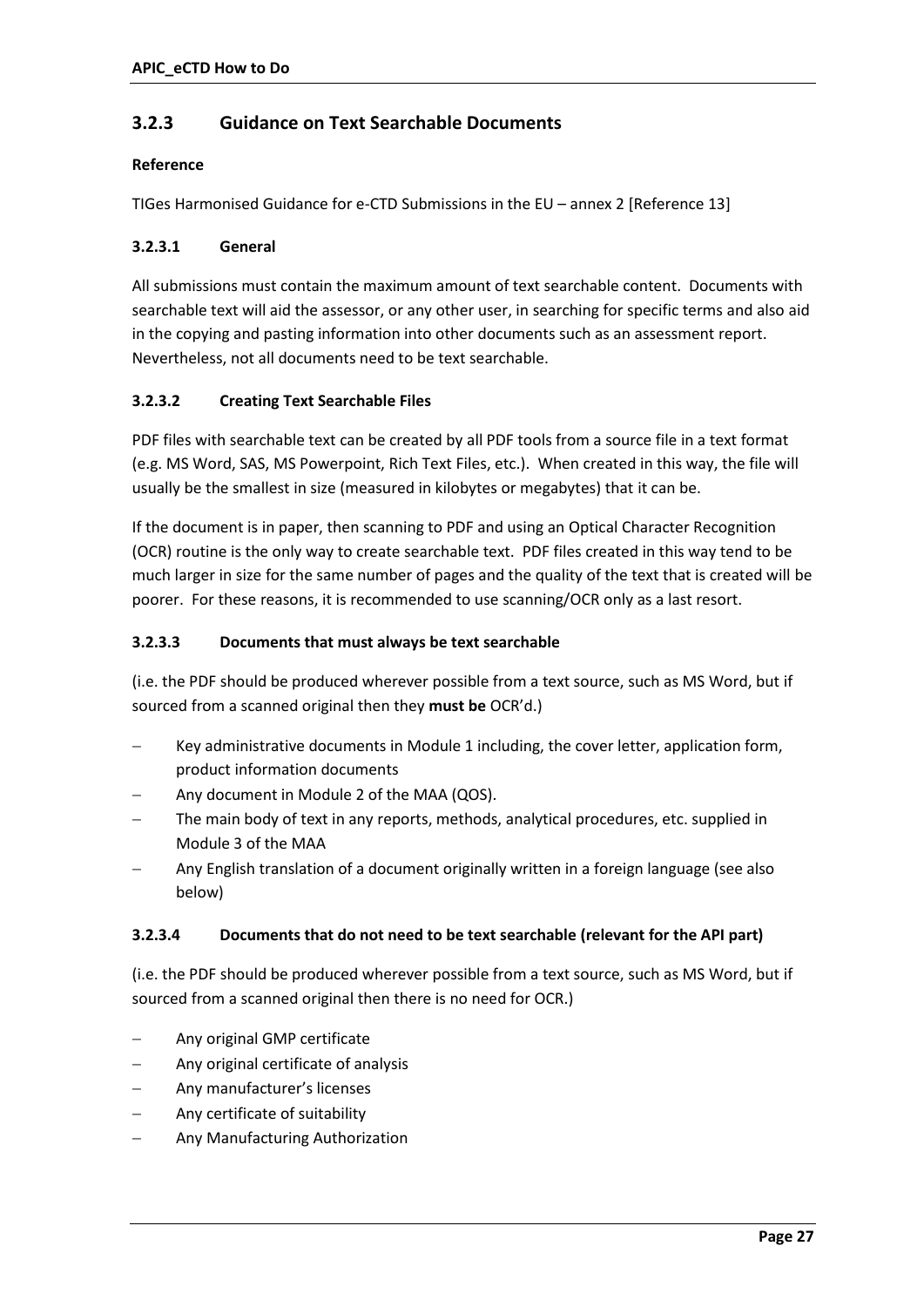- Any document written in a foreign language where a translation is provided in English (however, the translation should be text searchable, see above)
- Any literature references sourced from journals, periodicals and books (except when these are used in a bibliographic application to support the main claims of the application).
- Any page with a signature that does not contain other information key to the understanding of the submission
- Applicants should consider providing signatures on separate pages from key text in reports, overviews, etc.

# <span id="page-27-0"></span>**3.2.4 Regional Requirements: Module 1 requirements for eCTD submissions**

Module 1 of the eCTD contains administrative information specific to each region, e.g. application forms. The content and format of this module are specified by the relevant regulatory authorities. This section of the How to Do document provides an overview of the relevant documents and necessary structure in Module 1 related to APIs in some key regions.

### **3.2.4.1 Module 1 documents for EMA and EDQM**

With respect to the ASMF / DMF, the information that has to be provided in Module 1 relating to the authority and the initial submission is listed i[n Table .](#page-27-1) Where a document is required, the respective section is indicated in brackets. For information on revisions and renewals please refer to the referenced documents.

| <b>Document</b>                   | EMA*   | <b>EDQM</b> |
|-----------------------------------|--------|-------------|
| Cover letter                      | X(1.0) | X(1.0)      |
| Letter of Access                  | X(1.0) |             |
| <b>Application Form</b>           | X(1.2) | X(1.2)      |
| <b>Information Quality Expert</b> | X(1.4) | X(1.4)      |

#### <span id="page-27-1"></span>**Table 8 : Module 1 requirements**

\* National authorities may have additional module 1 requirements.

### **References:**

### EMA:

 EMA/43526/2010 V.1.0 Practical Guidelines on the use of the eCTD format for ASMFs [Reference 12]

### EDQM:

 Guidance for submission of electronic applications for CEPs: Revised procedures - PA/PH/CEP (09) 108, 1R [Reference 2]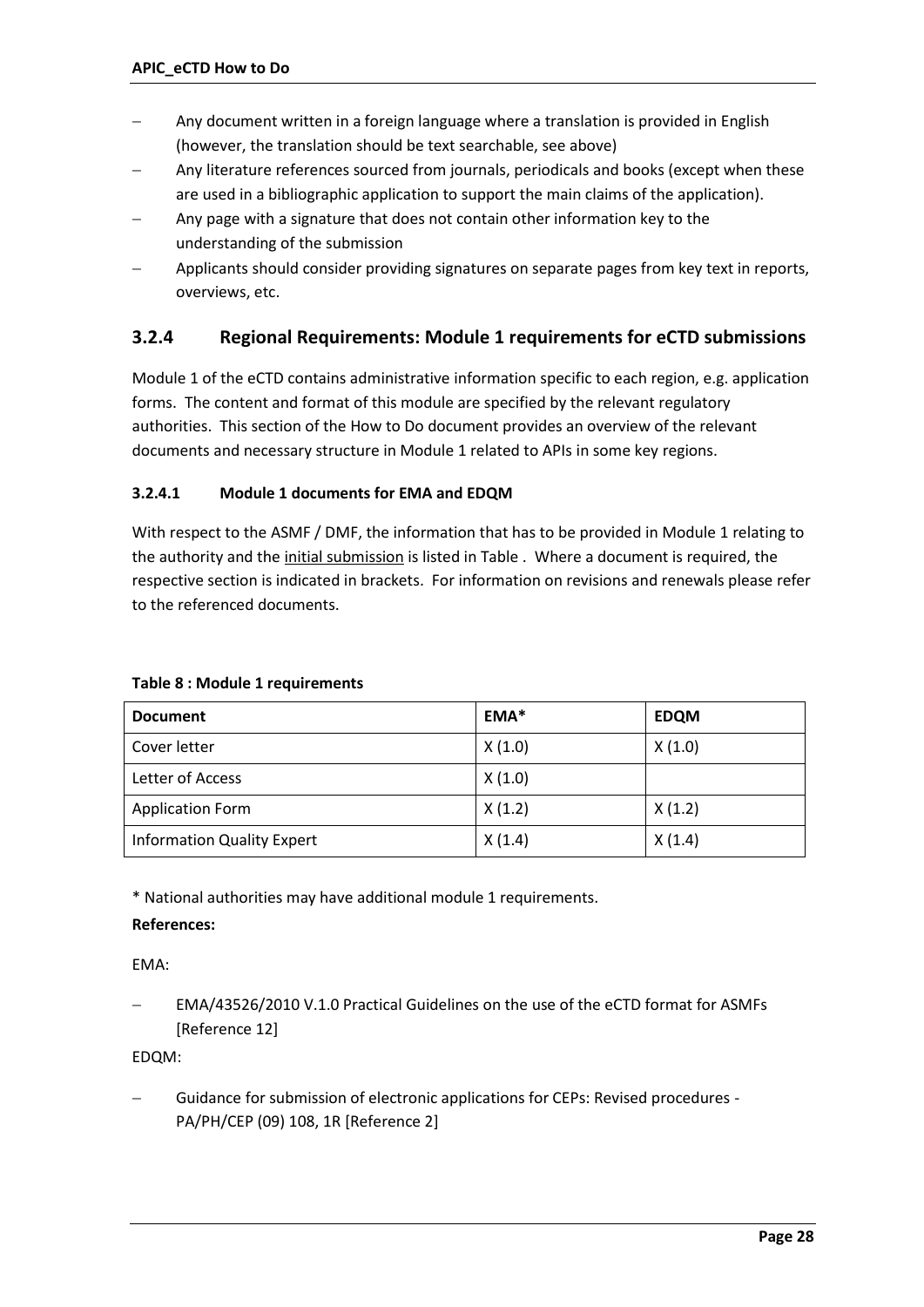### **3.2.4.2 Module 1 documents for FDA**

The document provided by FDA for guidance in an eCTD submission does not distinguish between the drug substance and the drug product. As a result it contains the complete CTD Headings and Hierarchy.

FDA follows the granularity outlined in M4 - ICH Common Technical Document and in M2 - ICH Electronic Common Technical Document Specification [Reference 10] and [Reference 11]

[Table](#page-28-0) 9 details what information should be contained in Module 1

| <b>Section</b> | <b>Document</b>                                                                                           |
|----------------|-----------------------------------------------------------------------------------------------------------|
| 1.11           | Information amendement                                                                                    |
| 1.11.1         | Quality information amendement                                                                            |
| 1.13           | Annual report                                                                                             |
| 1.2            | <b>Cover Letter and Statement of Committment</b>                                                          |
| 1.3            | Administrative Information                                                                                |
| 1.3.1          | Contact/sponsor/Applicant information                                                                     |
| 1.3.1.1        | Change of address or corporate name                                                                       |
|                | e.g. to supply addresses of DMF holder and manufacturing and testing<br>facilities                        |
| 1.3.1.2        | Change in contact/agent                                                                                   |
|                | e.g. to supply name and address of contact persons and/or agents,<br>including Agent Appointment Letter   |
| 1.4.1          | Letter of Authorization (LOA)                                                                             |
| 1.4.2          | Submission by the owner of information, giving authorization for the<br>information to be used by another |
|                | Statement of Right of Reference                                                                           |
|                | Submission by recipient of a Letter of Authorization with a copy of the                                   |
|                | LOA and statement of right of reference. Submitted in a DMF only when                                     |
| 1.4.3          | another DMF is referenced.                                                                                |
|                | List of authorized persons to incorporate by reference                                                    |
|                | List should be submitted in DMF annual reports.                                                           |
| 1.12.14        | <b>Environmental Analysis</b>                                                                             |

<span id="page-28-0"></span>**Table 9 : Module 1 information**

FDA mandates the submission of a sample eCTD for evaluation. The FDA will process the sample submission to ensure that it conforms to FDA and ICH guidance and specifications. These tests include, but are not limited to, validation, verification of file checksums, verification of the presence of the modified file and identification of missing files.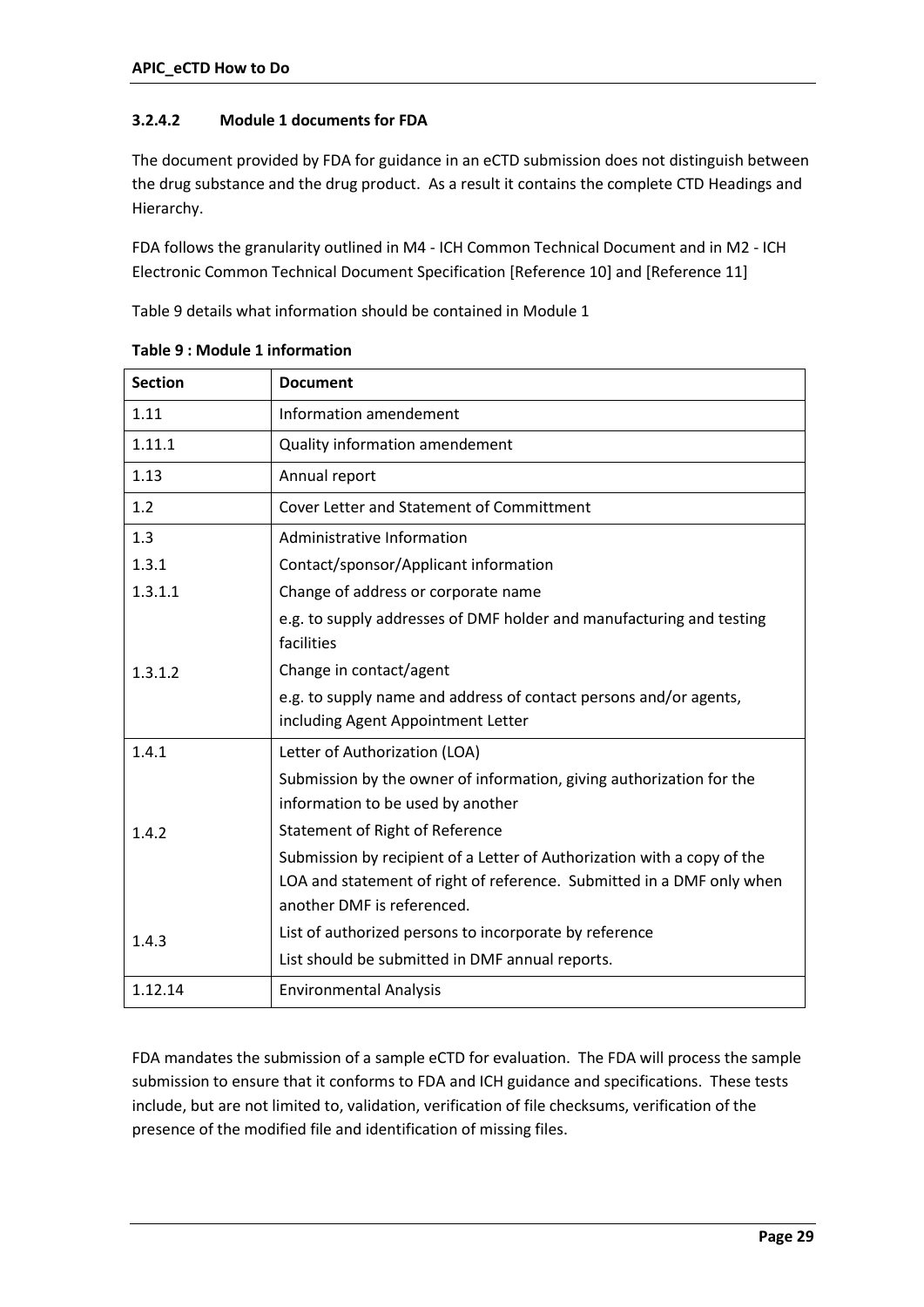This sample eCTD submission will not be reviewed by an assessor during this initial test. The FDA will, however, provide the participant with a report highlighting the errors found during the initial processing of the sample eCTD submission. The error identified should be corrected and the corrected sample should then be re-submitted with the same sequence number.

After the successful completion of these steps, the submissions should be technically ready to be officially submitted to the Agency. This testing phase does not involve any review of the content of the submission and is intended to only resolve technical issues.

### **3.2.4.3 Further reading**

**eCTD electronic Submissions**

[Reference 13]

**electronic Submissions (FDA)**

[Reference 14] and [Reference 15]

#### **Portable Document Format Specifications**

[Reference 16]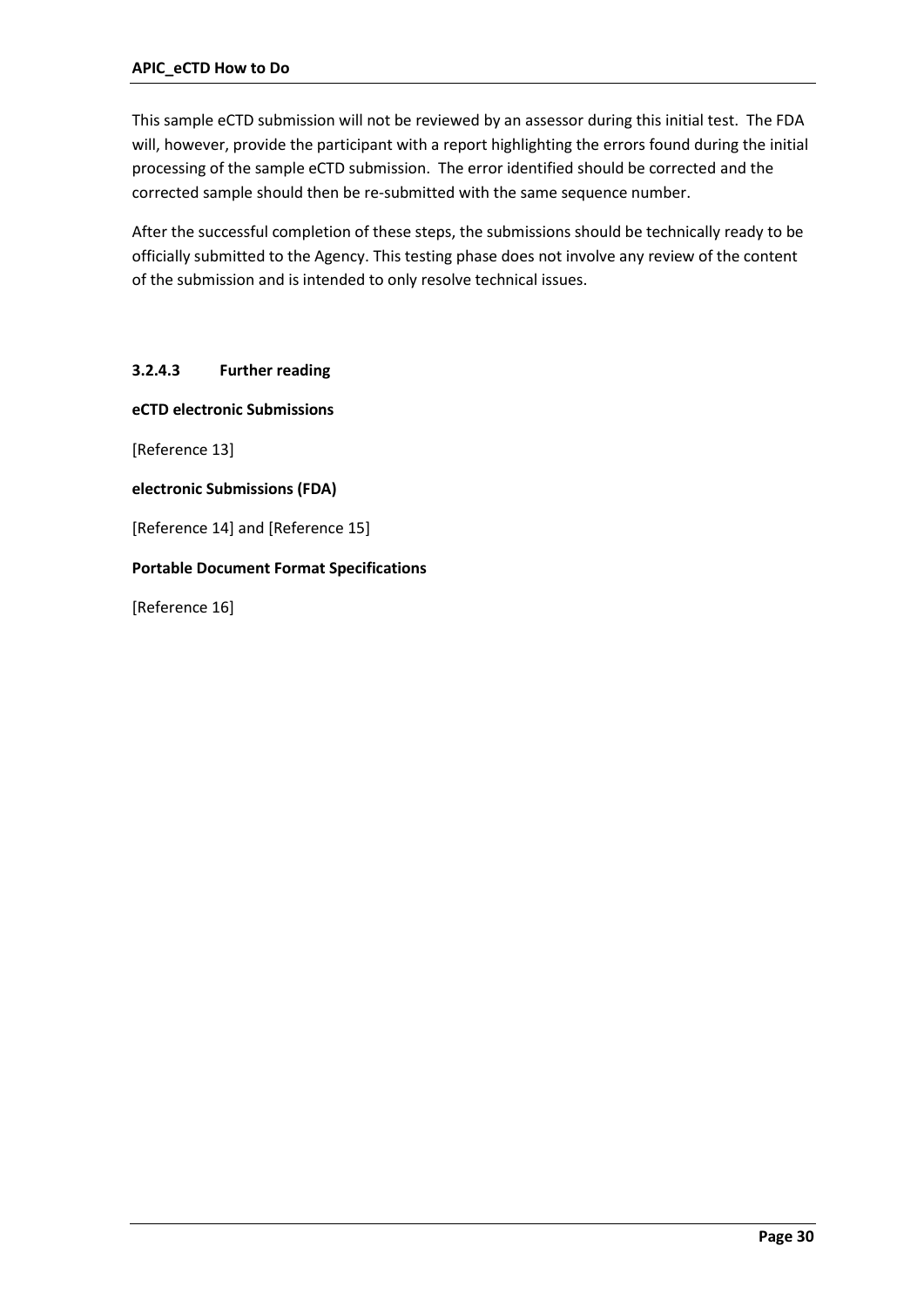# <span id="page-30-0"></span>**3.3 Migration of data into the new eCTD system**

An eCTD dossier consists of a number of documents that are linked into the specific eCTD tree. The eCTD specification and granularity annex (see chapter 3.1) lists the different sections of ASMF together with the document(s) that are expected in each section.

This chapter describes the criteria for eCTD ready documents. If legacy documents should be used in eCTD submissions, they also have to comply with these standards. This section describes some considerations for the migration of legacy documents into eCTD ready documents.

# <span id="page-30-1"></span>**3.3.1 Migration of documents**

The easiest way for the user is an automatic migration without any interaction. In most cases automatic migration is possible but the development of tools is time consuming and costly with respect to setting up a specification for each job and testing of the resulting program.

Therefore, for each job a careful decision should be made as to whether this task should be done automatically (a job that has only to be started once for the productive migration), semiautomatically with the help of some macros (e.g. for the migration of specific documents) or completely manually. If for example the document migration is done completely automatically, all the legacy documents are available for eCTD submissions right after the migration program has finished. The program may run for a couple of hours or even longer but after this initial action the complete task is finished. Manual or semi-automatic migration can either be done by a migration team right after go-live of the eCTD system, or the documents and dossiers are migrated when they are needed. Therefore extra time is required at the time the document or dossier is requested.

Documents can either be maintained within a DMS or within a file system (folder structure). If the legacy documents are hosted in a DMS, it has to be decided whether the existing DMS can also be used for the eCTD system or a new DMS has to be designed to manage eCTD documents. When working with files in a file system the eCTD ready document can either stay in a file system or be migrated into a new DMS.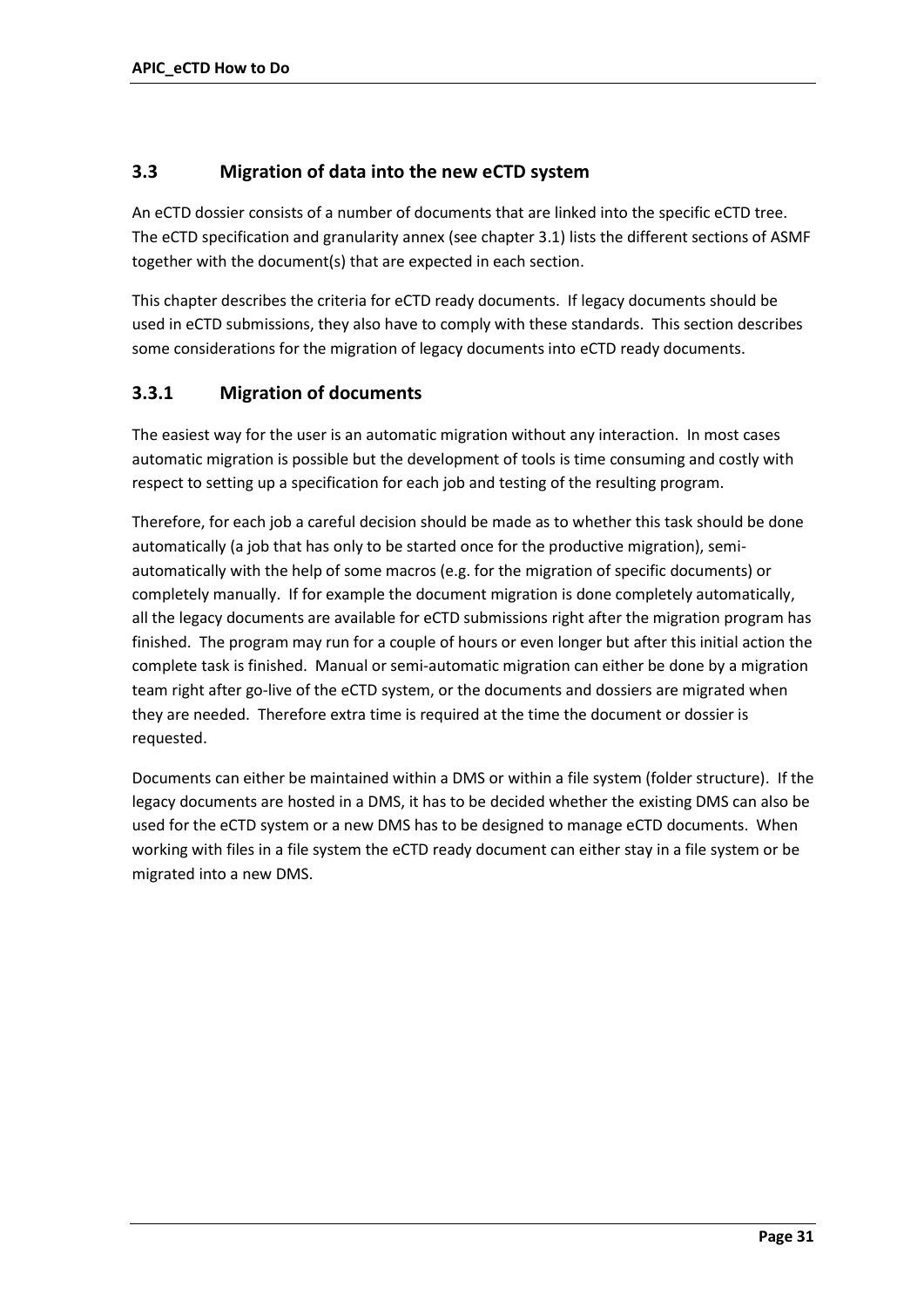The main difference of a DMS compared to a file system is that a document in a file system consists only of the content of the document itself. Whereas, a document in a DMS is built up on the content plus a set of attributes that can be used to specify the document and add additional information to the document. Those attributes can usually be used as basis for searching in a DMS.

Paragraph 3.3.1.1 is connected with content related issues that have to be considered in each case. The paragraph 3.3.1.2 holds attribute related issues that are only necessary when dealing with a DMS.

### **3.3.1.1 Content related issues**

### **3.3.1.1.1 Document granularity**

Since legacy documents do not necessarily have the right granularity it may be necessary to split or merge documents. Document granularity is described in Chapter 3.1 (File organization of the eCTD).

Splitting documents is very time consuming. It should be considered, if an automatic or semiautomatic splitting is advantageous.

Merging documents is easier. Nevertheless an automatic or semi-automatic way is worth consideration.

### **3.3.1.1.2 Re-use of documents**

One of the most prominent advantages of CTD granular documents is the possibility to re-use documents. An eCTD ready Submission Management System (SMS) should be able to report the occurrences of a document in different dossiers

For example, the specification of a specific solvent needs only be maintained once. If the specification of this solvent changes the impact of the change can be easily evaluated with the help of the above mentioned function. This can help to keep compliance of the dossiers. It is therefore recommended to maintain only 1 document for the above mentioned specification. If the content of all duplicate documents is not the same, it might be necessary to consolidate the content of the existing documents.

### **3.3.1.1.3 Adaptation of formats**

When designing the SMS, the page format can be completely redefined. If there are different legacy systems, text files can have different header and footer areas and even different dimensions (A4, letter, etc.). Migrating all systems onto 1 new system will result in a redefinition of the header, footer and / or page dimensions. It may therefore be necessary to copy the content of a file into a new template. This task can be done with the help of a macro for a semiautomatic migration or can be part of a complete automatic migration program.

For more informatio[n see chapter 3.3.1.2.](#page-32-0)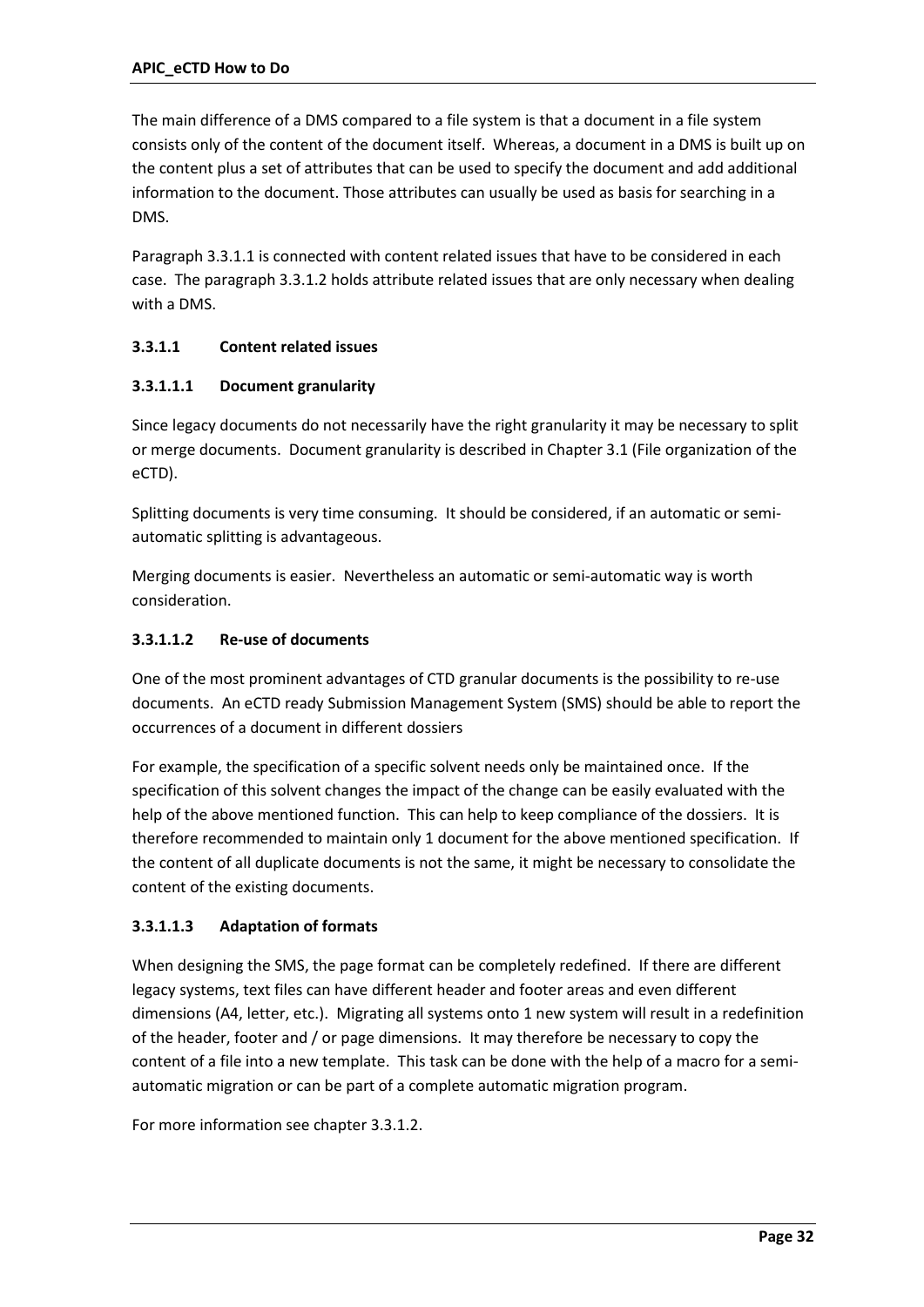### **3.3.1.1.4 Change of document type**

The greatest impact for a document is the change of the document type (for example a spreadsheet in the legacy system is to be changed into a text-document). As with the other tasks discussed in this section, it has to be considered whether manual migration of these documents would be better.

### <span id="page-32-0"></span>**3.3.1.2 Attribute related issues**

Attributes are only relevant when the eCTD system uses a DMS for document maintenance. The easiest case occurs when the set of attributes for the documents in the legacy DMS and the new DMS are identical. In all other cases attributes have to be added, modified or deleted.

### **3.3.1.2.1 Header and Footer**

Headers and footers for documents can hold information about the document and its position in the dossier. The header of a document can, for example, state:

- the name of the API
- the CTD section of the document
- the title of the document according to eCTD specification (see Section 3.1)

The footer may state information such as the page number and the publishing date. If the documents have document numbers they can also be mentioned in the footer.

Most of the above mentioned information can be provided by the SMS and can be put on the document by an overlay during the publishing process. This option could be useful when documents should be re-used for different DMFs and the name of the API is mentioned in the header. For that reason, document content shall be as neutral as possible without reference to any other submission i.e. country or submission number.

Information in the header must be provided by the SMS since the name of the API will be different for different DMFs. It is, for example only necessary to hold 1 manufacturer's document for a specific production site. Then neither the name of the API nor the document title can be part of the document since different DMFs are for different APIs By consequence, the content of the document and the header/footer are separated..

### **3.3.1.2.2 Migration from an already existing legacy DMS**

The starting point for the migration from an attribute-related view is a comparison of the attributes:

- What attributes are used in the existing system?
- What attributes are needed to compile eCTD DMFs?
- Is it possible to rededicate attributes and/or to add new attributes in order to get a set of attributes that can be used for eCTDs?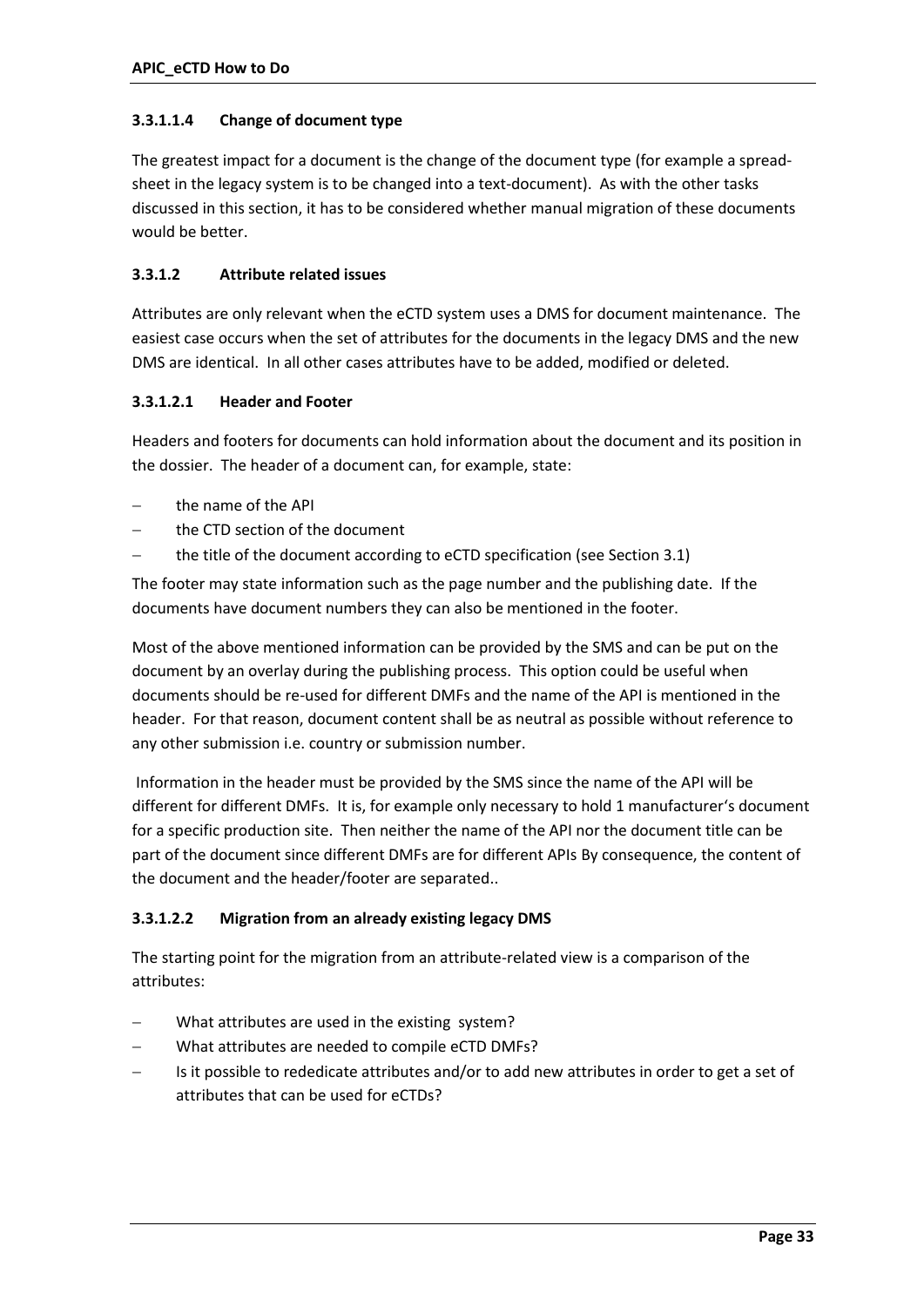The result of these considerations will be:

- The actual DMS can be used without modifications to host eCTD documents.
- Some modifications and/or an upgrade of the DMS are necessary.
- A new system should be implemented.

If the current system can be used the legacy documents have to be migrated into eCTD ready documents. If the granularity of the documents is correct, it is only necessary to update the attribute sets of the documents. This can either be done by the manual edition of each attribute set. The other option is to export all attribute sets with or without the documents, modify the attributes outside the DMS and re-import the attributes. If only the attributes were exported, it has to be ensured that the attributes connect with the right documents. The modification of the attributes can be done manually or with the help of exchange tables.

If the granularity of the documents is not correct, it is recommend to export the documents together with the attributes. The documents then have to be split up and the attributes have to be adapted. The new documents, together with the attribute-sets, have to be imported into the DMS again.

### **3.3.1.2.3 Migration from file system to DMS**

When migrating documents from a file system into a DMS the attribute set has to be created and the (granular) documents have to be imported into the DMS. This can again either be done manually or with the help of programs.

#### **Manual migration**

For manual migration, the files have to be split if necessary and the new (granular) files have to be imported into the DMS. During importation the attributes will be maintained.

#### **Migration with the help of programs**

If all documents that represent the legacy document have to be imported in one step, the attributes of the documents must be adapted before the import starts.

The import of a set of documents has to be done with the help of a table. This table has to hold the attributes and the file names and storage locations (paths) of the documents, so that a set of attributes can be related to a document.

Such a table can be filled with the help of programs during the migration of the legacy documents into eCTD compliant document.

#### **3.3.1.2.4 Migration within a file system**

When the legacy documents and the eCTD ready documents are hosted in files systems no attribute related issues will occur.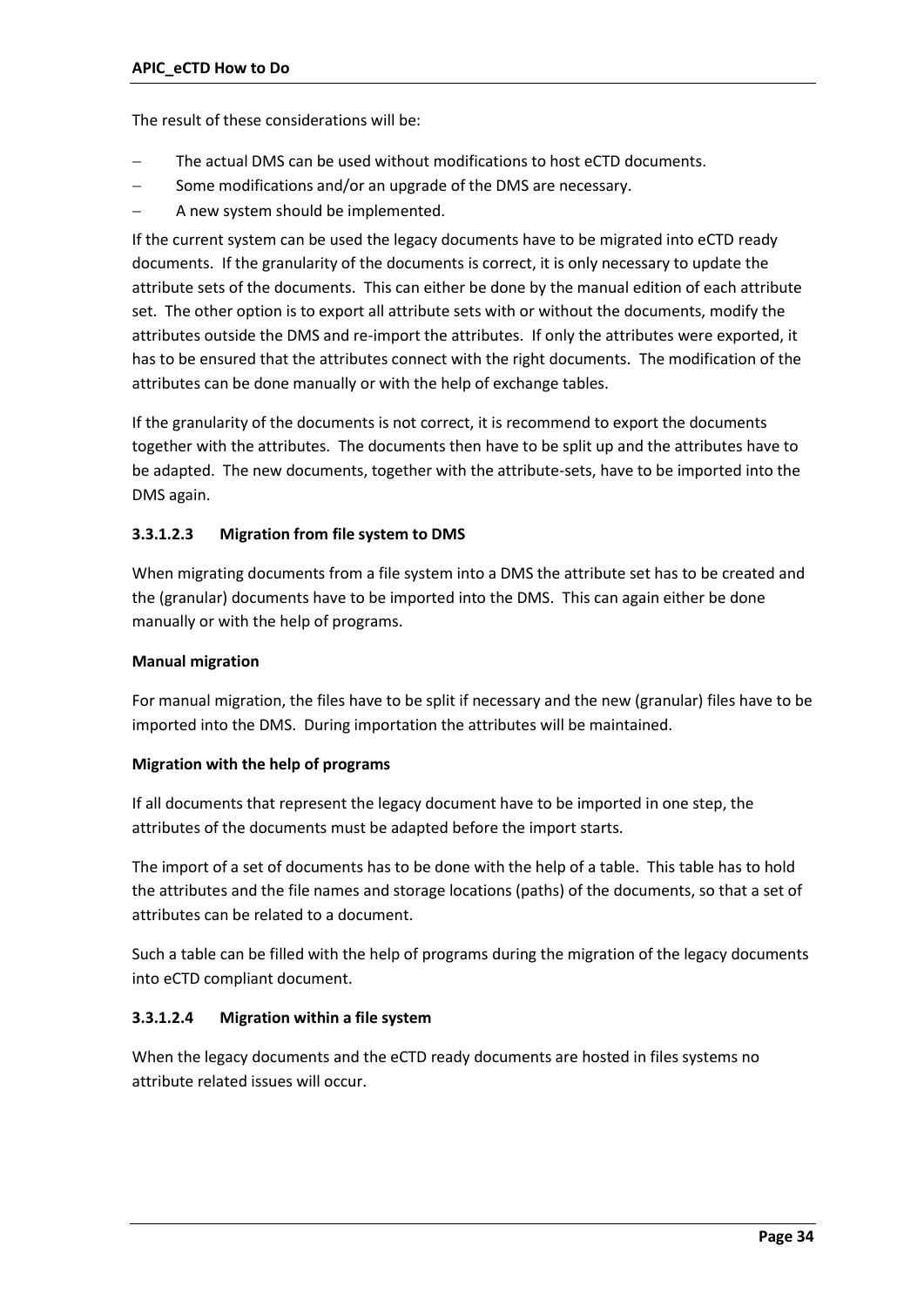### **3.3.1.3 Import of paper documents**

According to ICH-eCTD specification $^1$  it is possible to scan paper documents but it is not recommended.

For more details see chapter 3.2.

### <span id="page-34-0"></span>**3.3.2 Dossier migration into a SMS**

Once eCTD ready document are available an eCTD dossier can be prepared.

An eCTD dossier is built up of the XML-backbone that reflects the CTD structure. Each document is linked into this structure at its respective CTD-section.

A SMS should enable a user to create the eCTD dossier and to link the documents into the dossier. It can therefore be considered that the most difficult part of dossier creation is finding the documents that have to be linked into the specific nodes of the structure. It is recommended to try the creation of dossier during the vendor presentations with a set of sample documents. This will help to estimate the time needed to create a new dossier.

Furthermore, this will give you an indication of the time necessary for the migration of a dossier. If the number of dossiers is limited this is considered the best way.

An automatic migration requires a very thorough analysis of the legacy dossiers. In addition the connection between the legacy documents and the new eCTD ready documents must be established, so that the migration program is able to link the correct documents into the new structure. If more than one different type of legacy dossiers are affected then considerations for each system should be undertaken separately. Since both requirements are not easy to fulfil, the number of dossiers to be migrated will have to be large to justify an automatic migration.

See [Reference 17]

1

 $1$  ICH M2 EWG, section 7-3 [Reference 11]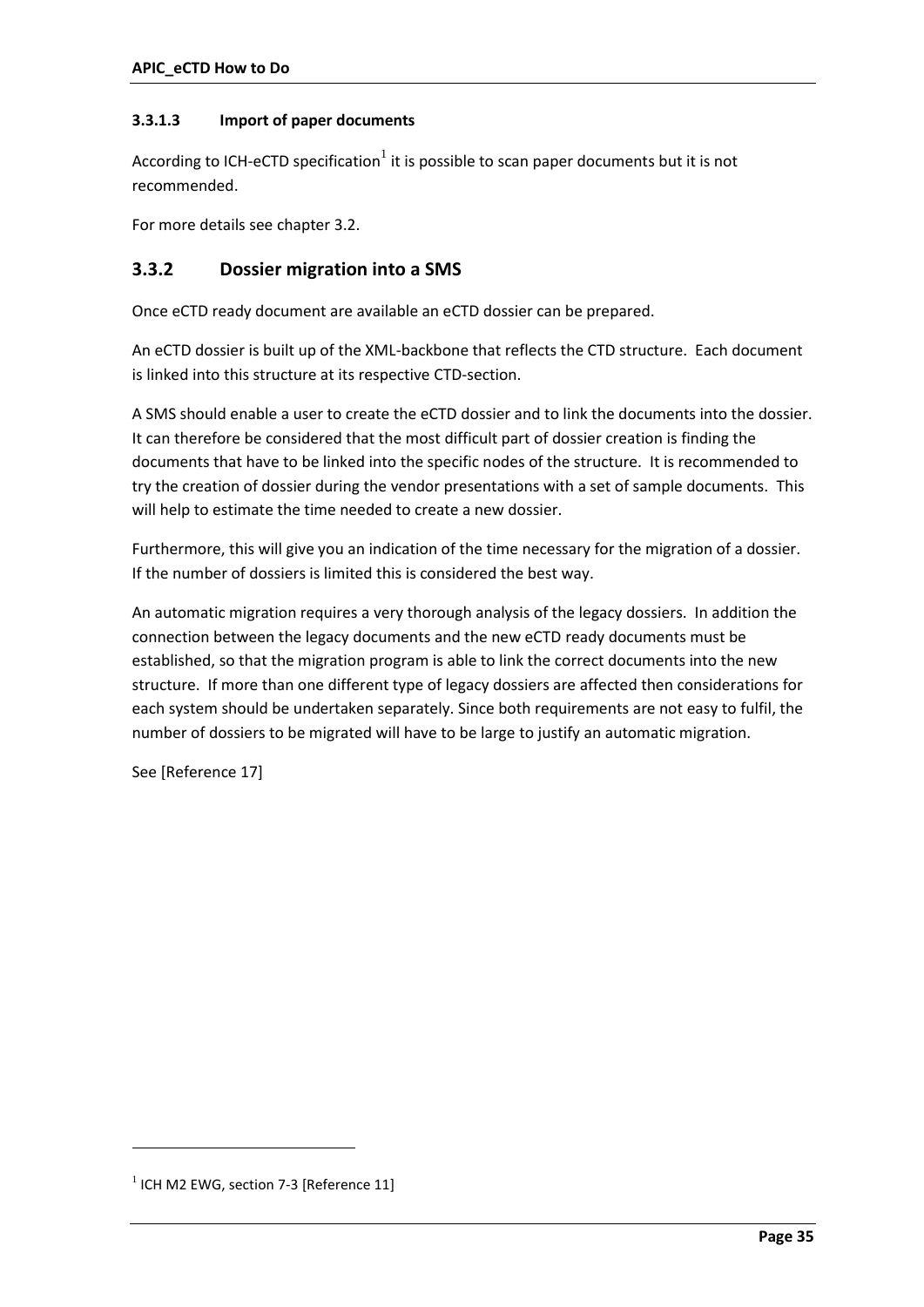# **ANNEX 1: GLOSSARY /Abbreviations**

| <b>Term</b>     | <b>Definition</b>                                                               |
|-----------------|---------------------------------------------------------------------------------|
| <b>API</b>      | Active Pharmaceutical Ingredient                                                |
| Architecture    | A general term for the design and construction of computer systems,             |
|                 | including technical infrastructure, information (data), and applications.       |
| <b>ASCII</b>    | American Standard Code for Information Interchange. A specification for         |
|                 | representing text as computerreadableinformation.                               |
| <b>ASMF</b>     | <b>Active Substance Master File</b>                                             |
| Attribute       | Attributes are used to describe the content or context of a document (e.g. file |
|                 | name, the name of a related substance etc.)                                     |
| <b>Bookmark</b> | A bookmark is a type of link with representative that links to a different view |
|                 | or page in a document.                                                          |
| <b>Browser</b>  | A program that allows the user to read hypertext, to view contents of Web       |
|                 | pages, and to navigate from onepage to another (e.g., Mozilla Firefox,          |
|                 | Microsoft Internet Explorer.)                                                   |
| <b>CDER</b>     | FDA-Group: Center of Drug Evaluation and Research                               |
| <b>CEP</b>      | European procedure for a certificate of suitability of monographs of the        |
|                 | European Parmacopoiea                                                           |
| CFR 21 part 11  | Code of Federal Regulations - 21 - part 11 on electonic records and signatures  |
| Citrix-server   | Server with a desktop virtualisation software from Citrix Systems Inc.          |
|                 | Installed.                                                                      |
| CTD (Common     | A harmonized format for a regulatory dossier that is considered acceptable in   |
| Technical       | Japan, Europe, the United States and Canada.                                    |
| Document)       |                                                                                 |
| CoS             | Certificate of Suitability (see also CEP)                                       |
| <b>CFR</b>      | Code of Federal Regulations                                                     |
| Directory (see  | The operating system method of organizing and providing access to individual    |
| also Folder)    | files. Also called a folder.                                                    |
| <b>DMF</b>      | Drug Master File                                                                |
| <b>DMS</b>      | Document Management System                                                      |
| <b>DTD</b>      | Document Type Definition. A hierarchical organization or representation of      |
|                 | the information contents of a document utilized by SGML or XML                  |
| eCTD            | The electronic format of the ICH Common Technical Document (as defined by       |
|                 | ICH)                                                                            |
| <b>EDQM</b>     | European Directorate for the Quality of Medicines                               |
| <b>EMA</b>      | <b>European Medical Agency</b>                                                  |
| <b>EMEA</b>     | European Medicines Evaluation Agency (predecessor of EMA)                       |
| Envelope        | Part of the Module 1 specification. EU Modul 1 Specification defines the        |
|                 | envelope as a root element that provides meta-data (attributes) for the         |
|                 | submission.                                                                     |
| <b>ESTRI</b>    | Electronic Standards for the Transfer of Regulatory Information.                |
| <b>EWG</b>      | <b>Expert Working Group (EMA)</b>                                               |
| <b>FDA</b>      | Food and Drug Administration                                                    |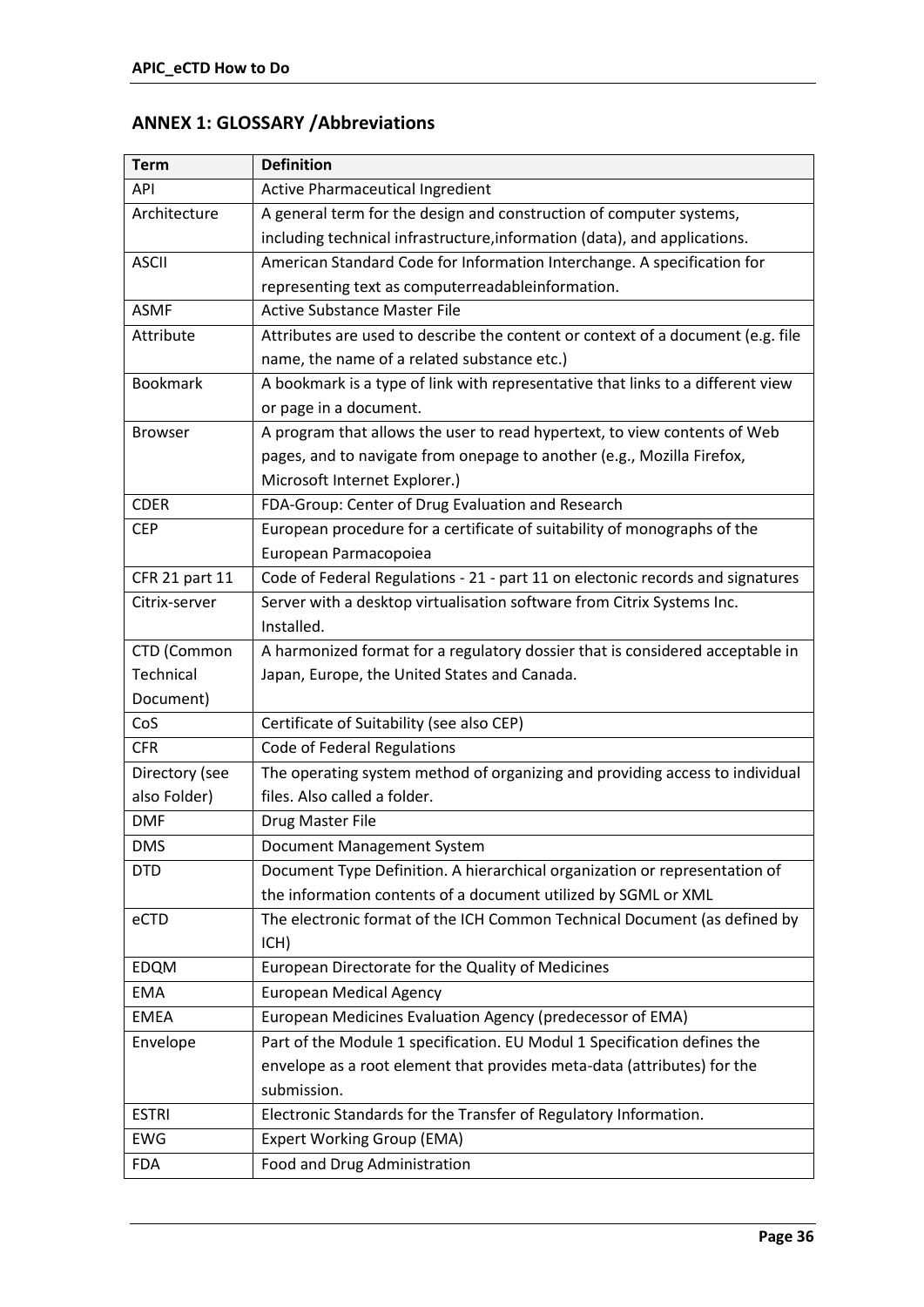| <b>Term</b>      | <b>Definition</b>                                                                   |
|------------------|-------------------------------------------------------------------------------------|
| Folder (see also | The operating system method of organizing and providing access to individual        |
| Directory)       | files. Also called a directory.                                                     |
| <b>GAMP</b>      | Good Automation Manufacturing Practices (Organization issuing the GAMP              |
|                  | guide)                                                                              |
| Granularity      | Description of number of documents allowed for each CTD (sub-) chapter              |
|                  | (see ICH guideline on "ORGANISATION OF THE COMMON TECHNICAL                         |
|                  | DOCUMENT FOR THE REGISTRATION OF PHARMACEUTICALS FOR HUMAN USE                      |
|                  | M4"                                                                                 |
| <b>HTML</b>      | Hypertext Markup Language. Commonly used to format Web pages.                       |
| Hypertext        | A system that enables links to be established between specific words or             |
|                  | figures in a document to other text, tables or image allowing quick access to       |
|                  | the linked items (such as on the World Wide Web).                                   |
| Hypertext        | A system that enables links to be established between specific words or             |
| linking          | figures in a document to other text, tables or image allowing quick access to       |
|                  | the linked items (such as on the World Wide Web).                                   |
| <b>ICH</b>       | International Conference on Harmonisation of Technical Requirements for             |
|                  | Registration of Pharmaceuticals for Human Use.                                      |
| Infrastructure   | The basic support services for computing; the hardware, operating system,           |
|                  | and network on which applications and data are stored and on which the              |
|                  | database management systems run.                                                    |
| IT               | <b>Information Technology</b>                                                       |
| <b>KIKO</b>      | Japan's Drug Organisation                                                           |
|                  |                                                                                     |
| Leaf             | The eCTD DTD XML element that describes the content to be provided. The             |
|                  | leaf consists of a file and the meta-data associated with that file. Such files are |
|                  | placed in a directory structure that is similar to branches of a tree.              |
| Legacy           | A document from a former system (document management system or file                 |
| document         | system)                                                                             |
| <b>LOA</b>       | Letter of Access / Letter of Authorization                                          |
| Logical          | One or more CTD table of contents sections that together contain the                |
| Document         | minimum amount of information to be exchanged. Ideally, this is a single            |
|                  | physical file.                                                                      |
| M <sub>2</sub>   | Multidisciplinary Group 2 (ESTRI) of ICH.                                           |
| <b>MAA</b>       | Marketing Authorization Application                                                 |
| <b>MHLW</b>      | Ministry of Health, Labour and Welfare                                              |
| Macro            | Automation of several steps within a computer program (e.g. MSOffice)               |
| <b>NCA</b>       | <b>National Competent Authority</b>                                                 |
| <b>NeeS</b>      | Non-eCTD electronic Submission. See "Guidance for Industry on Providing             |
|                  | Regulatory Information in Electronic Format: NeeS" (This document is                |
|                  | published under the auspices of the EU Telematic Implementation Group -             |
|                  | electronic submissions (TIGes))                                                     |
| Network          | A communication system that connects different computers and enables                |
|                  | them to share peripherals such as printers, disk drives and databases. Users        |
|                  | (clients) can access applications and databases connected by the network.           |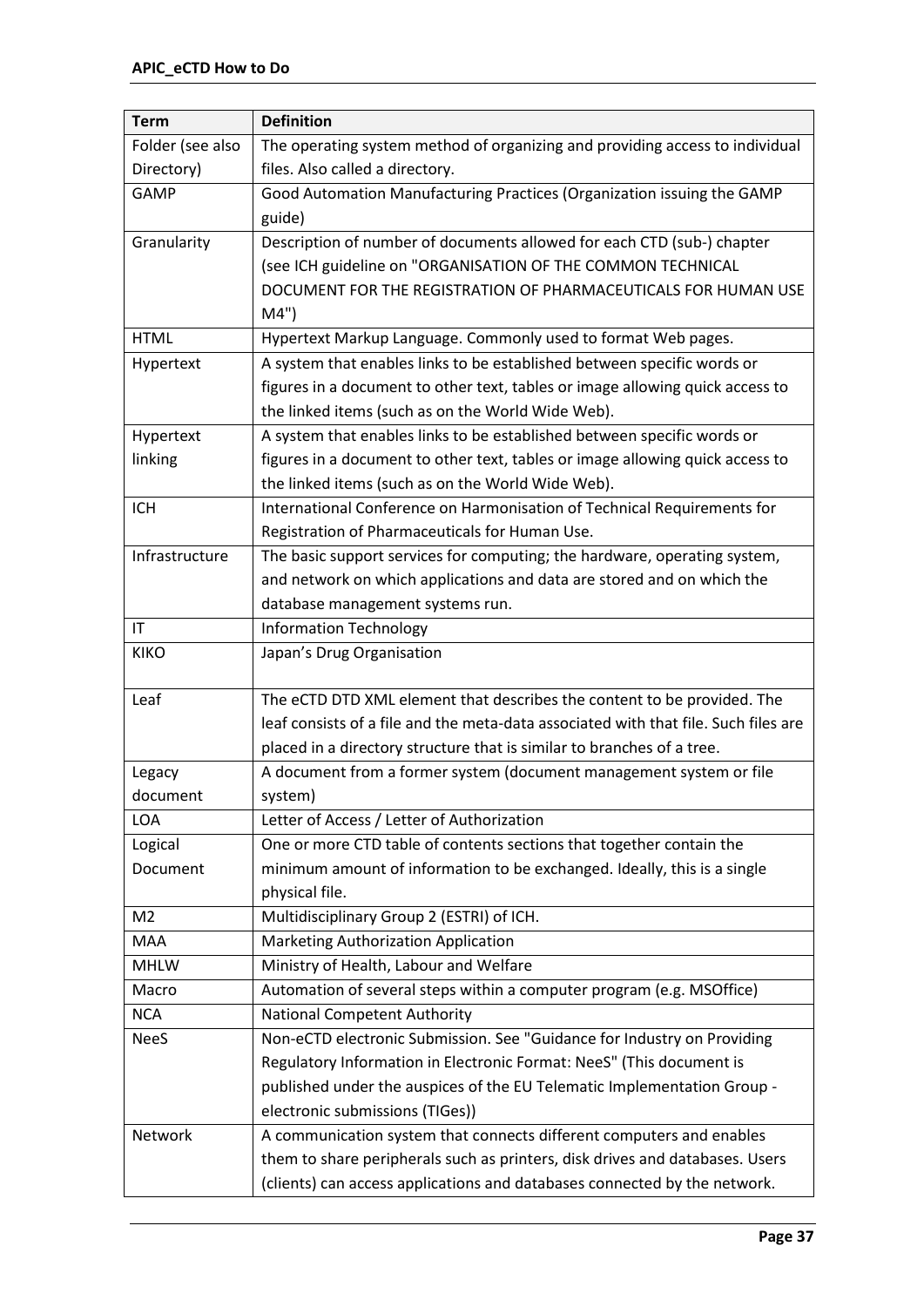| <b>Term</b>    | <b>Definition</b>                                                           |
|----------------|-----------------------------------------------------------------------------|
| Node           | Represents a single node in an XML-tree: The unit of an eCTD tree where     |
|                | other nodes or leafs can be added.                                          |
| Node Extension | The extension of the definition of an element beneath a defined table of    |
|                | contents tag.                                                               |
| <b>OCR</b>     | Optical Character Recognition: electronic conversion of scanned images into |
|                | machine-encoded text                                                        |
| Pdf            | Portable Document Format, a proprietary (Adobe Systems) de facto standard   |
|                | for the electronic transfer of documents.                                   |
| Publishing     | Procedure to make dossiers available out of an SMS software                 |
| QA             | <b>Quality Assurance</b>                                                    |
| QOS            | <b>Quality Overall Summary</b>                                              |
| Rft            | Rich Text Format: a cross-plattform format for text documents               |
| SaaS           | Software as a Service                                                       |
| <b>SAP</b>     | SAP software platform                                                       |
| Sequence       | Unique number of a submission within a dossier                              |
| number         |                                                                             |
| SMS            | <b>Submission Management System</b>                                         |
| SOP            | <b>Standard operating Procedure</b>                                         |
| Submission     | Compiled documentation sent out to authority                                |
| <b>TIGes</b>   | EU Telematic Implementation Group - electronic submissions                  |
| <b>URS</b>     | <b>User Requirement Specification</b>                                       |
| <b>VPN</b>     | Virtual private Network - secure internet connection                        |
| <b>XML</b>     | Extensible Markup Language. An ISO standard for describing structured       |
|                | information in a platformindependent manner.                                |
| xml backbone   | Table of Content for an eCTD-submission                                     |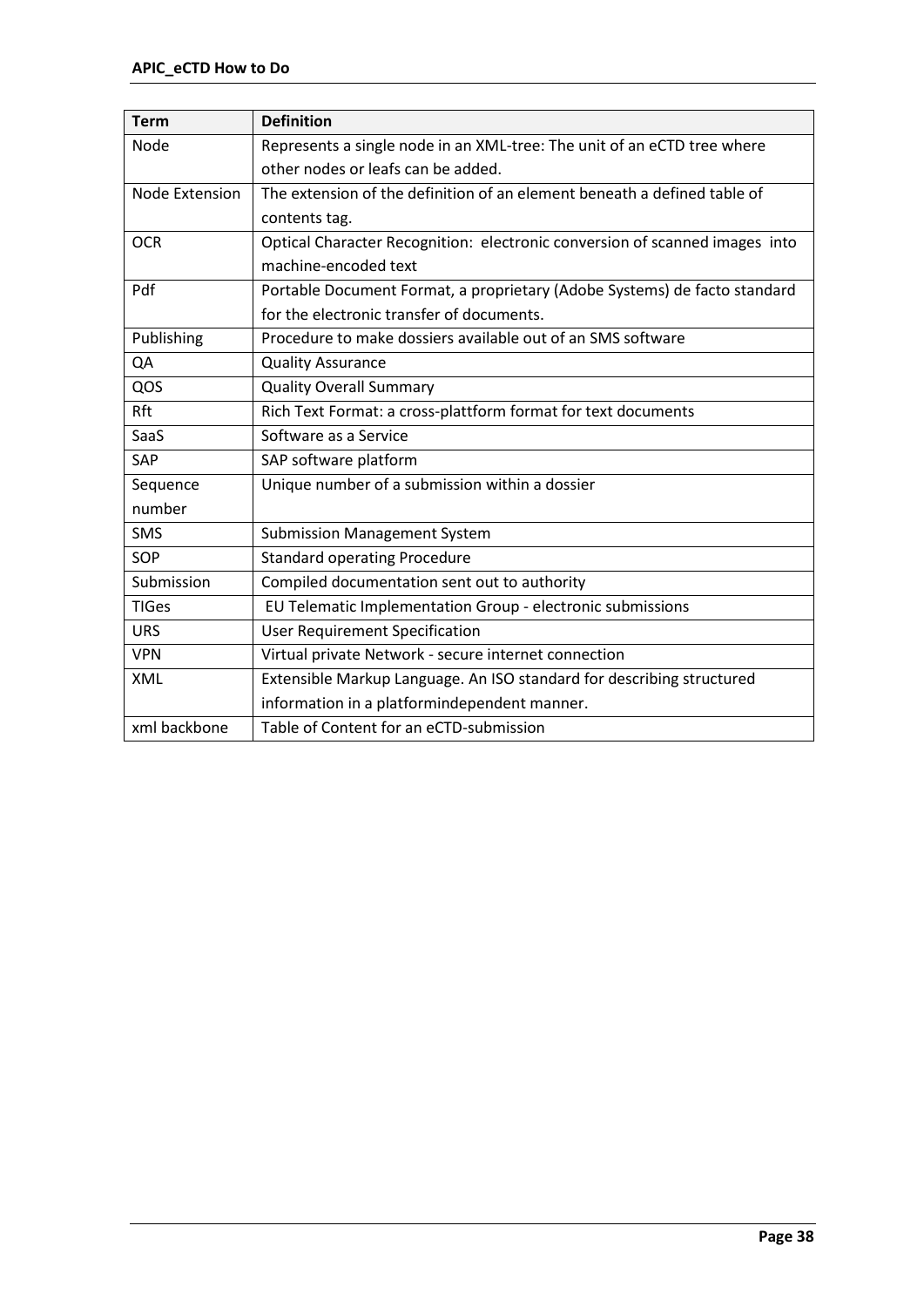### **ANNEX 2: REFERENCES AND LINKS TO WEBPAGES ABOUT e-CTD REQUIREMENTS**

#### **Reference 1 : EDQM – PA/PH/CEP (09) 108**

Guidance for Submission of Electronic Documentation for Applications for Certificates of Suitability (CEPs): Revised Procedures (PA/PH/CEP (09) 108)

#### <http://www.edqm.eu/en/certification-new-applications-29.html>

#### **Reference 2 : EDQM – PA/PH/CEP (09) 109, 1R**

Updated EDQM procedures related to Paper and Electronic Submissions for CEP applications (PA/PH/CEP (09) 109, 1R)

<http://www.edqm.eu/en/certification-new-applications-29.html>

#### **Reference 3 : EMA – EMA: eSubmissions (general)**

<http://esubmission.ema.europa.eu/doc/index.html>

#### **Reference 4** : **CMDh/085/2008/rev9 November 2012**

Requirements on submissions for new Applications within MRP, DCP or National procedures : CMDh-085-2008-Rev09-2012

#### **Reference 5 : FDA: eSubmissions (general)**

[http://www.fda.gov/Drugs/DevelopmentApprovalProcess/FormsSubmissionRequirements/Drug](http://www.fda.gov/Drugs/DevelopmentApprovalProcess/FormsSubmissionRequirements/DrugMasterFilesDMFs/default.htm) [MasterFilesDMFs/default.htm](http://www.fda.gov/Drugs/DevelopmentApprovalProcess/FormsSubmissionRequirements/DrugMasterFilesDMFs/default.htm)

#### **Reference 6 : eCTD sample submission**

[http://www.fda.gov/Drugs/DevelopmentApprovalProcess/FormsSubmissionRequirements/Electr](http://www.fda.gov/Drugs/DevelopmentApprovalProcess/FormsSubmissionRequirements/ElectronicSubmissions/ucm174459.htm) [onicSubmissions/ucm174459.htm](http://www.fda.gov/Drugs/DevelopmentApprovalProcess/FormsSubmissionRequirements/ElectronicSubmissions/ucm174459.htm)

#### **Reference 7 : pre-assigned number**

[http://www.fda.gov/Drugs/DevelopmentApprovalProcess/FormsSubmissionRequirements/Electr](http://www.fda.gov/Drugs/DevelopmentApprovalProcess/FormsSubmissionRequirements/ElectronicSubmissions/ucm114027.htm) [onicSubmissions/ucm114027.htm](http://www.fda.gov/Drugs/DevelopmentApprovalProcess/FormsSubmissionRequirements/ElectronicSubmissions/ucm114027.htm)

#### **Reference 8: eCTd submission**

[http://www.fda.gov/Drugs/DevelopmentApprovalProcess/FormsSubmissionRequirements/Electr](http://www.fda.gov/Drugs/DevelopmentApprovalProcess/FormsSubmissionRequirements/ElectronicSubmissions/ucm153574.htm) [onicSubmissions/ucm153574.htm](http://www.fda.gov/Drugs/DevelopmentApprovalProcess/FormsSubmissionRequirements/ElectronicSubmissions/ucm153574.htm)

#### **Reference 9** : **Guidance for Industry**

Providing Regulatory Submissions in Electronic Format — Human Pharmaceutical Product Applications and Related Submissions Using the eCTD Specifications

http://www.fda.gov/downloads/RegulatoryInformation/Guidances/ucm126961.pdf